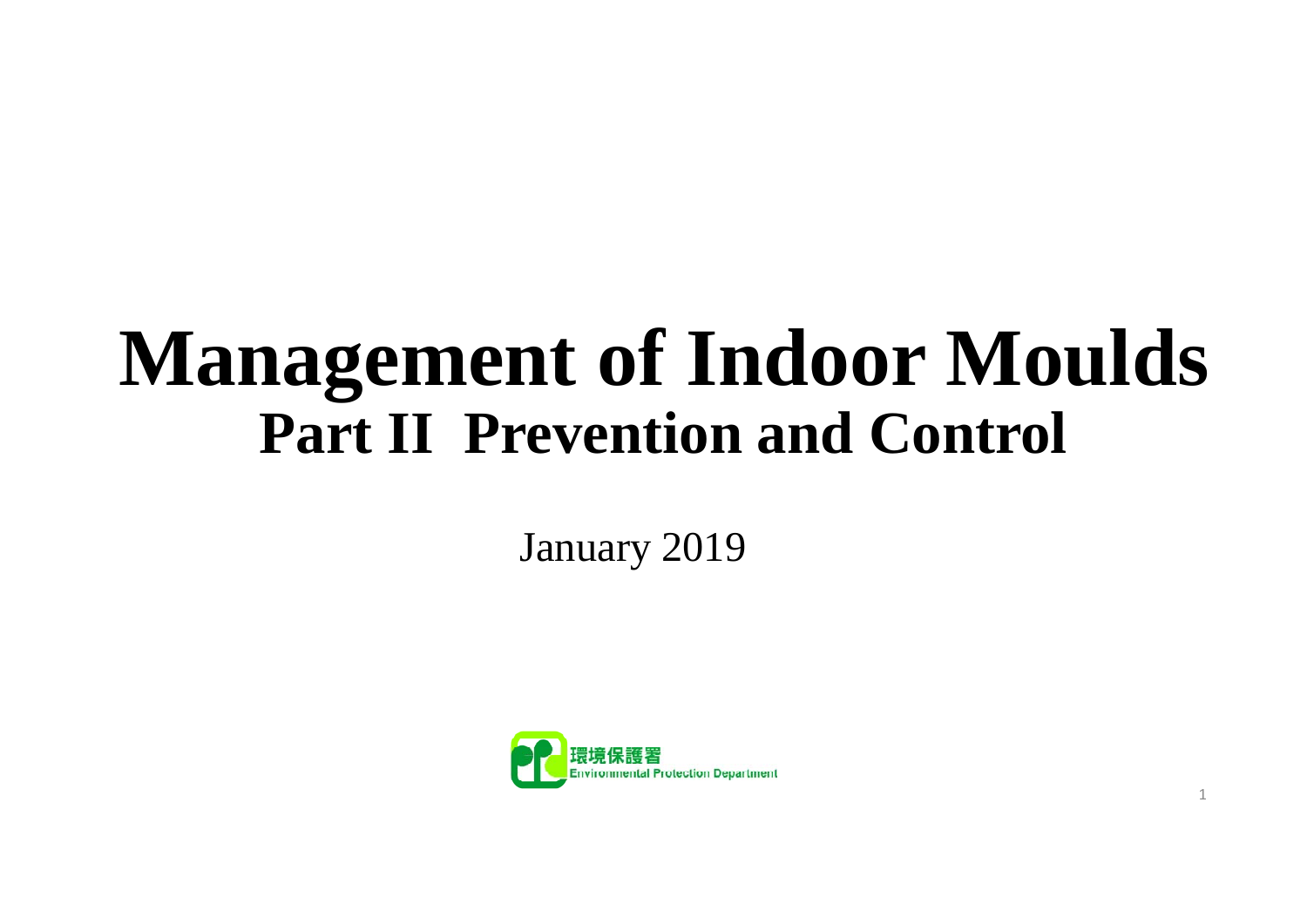#### **Management of indoor moulds – why?**

**Prevention and control of mould growth in indoor environment isessential to protect occupant health.**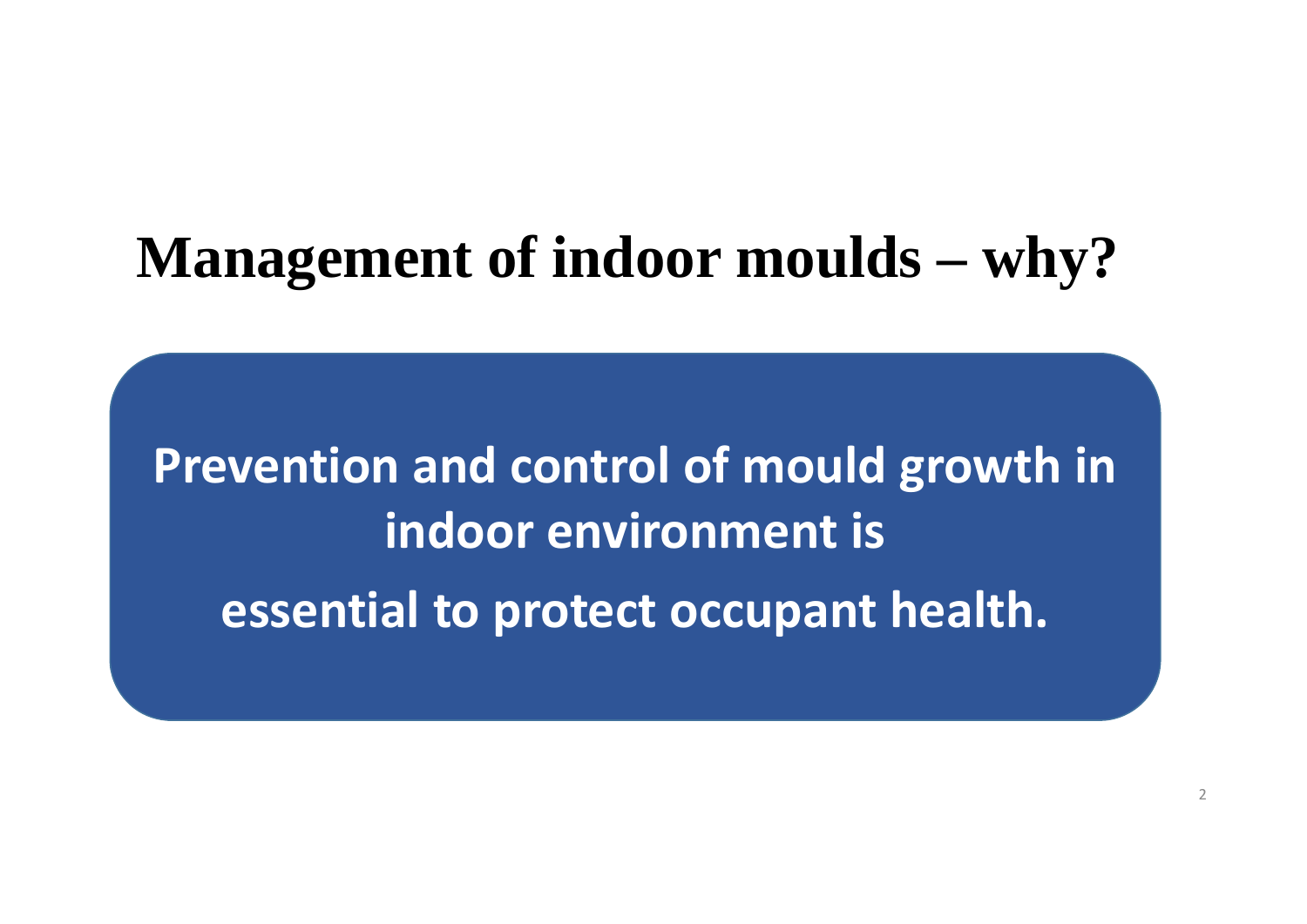# *How can we avoid mould exposure and prevent indoor mould growth?*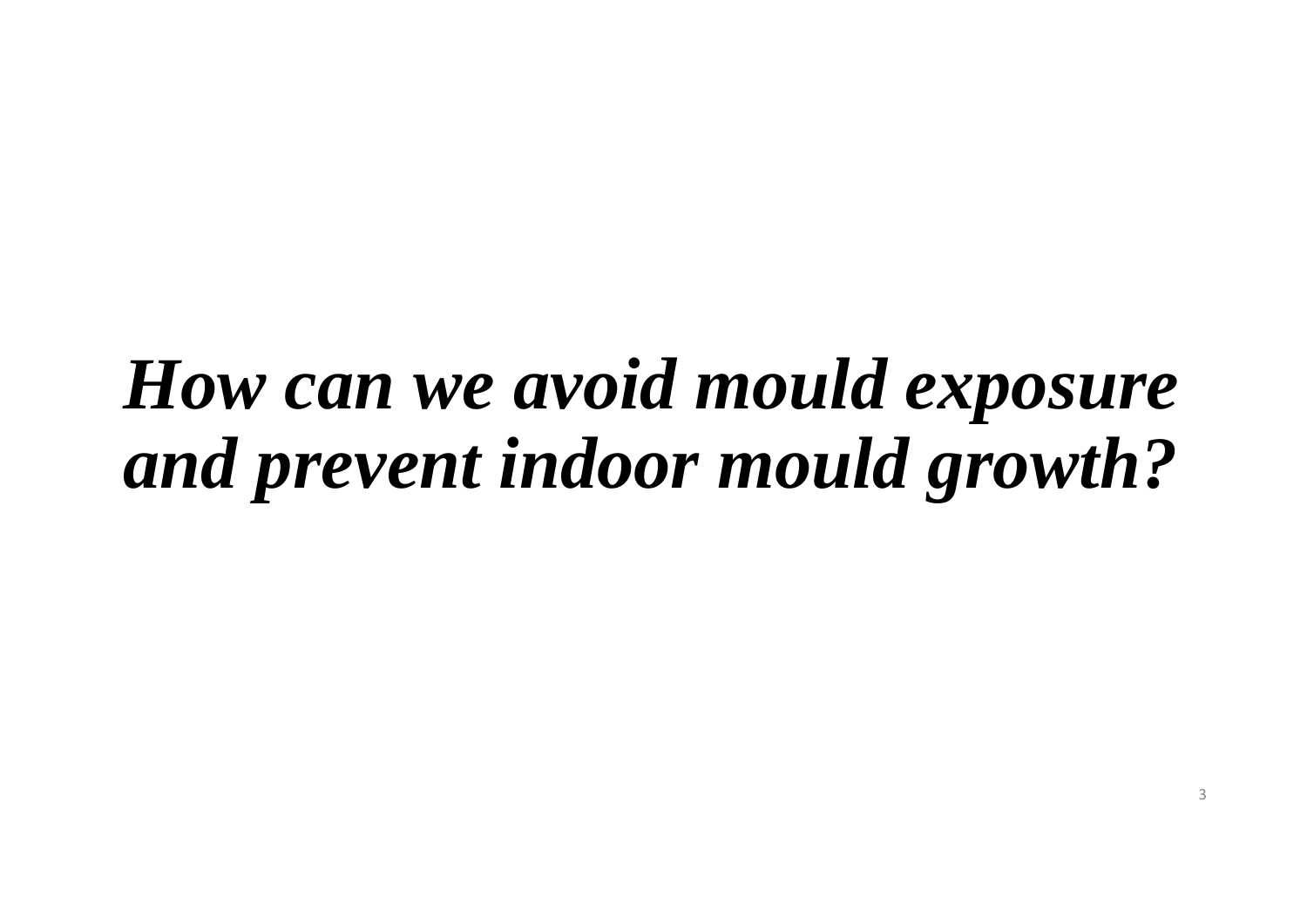## **Management of indoor mould growth (1)**

It is **neither necessary or possible to eliminate all moulds in the indoor environment**. Appropriate **management** of mould growth indoors is achieved by:

- 1) **controlling** the two main environmental factors, **moisture and nutrients**, e.g.
	- • **Moisture** –**avoid water condensation, reduce humidity** in air, **repair leaking pipes** which contribute to increasing moisture level in air.
	- • **Nutrients** – **remove dust** and interior decoration **items which have become mouldy** (e.g. wallpaper, carpets, fabric-covered furniture).
- 2) **regular or weekly vacuuming** using high efficiency particulate air (HEPA) filtration or central vacuum systems with adequate filtration.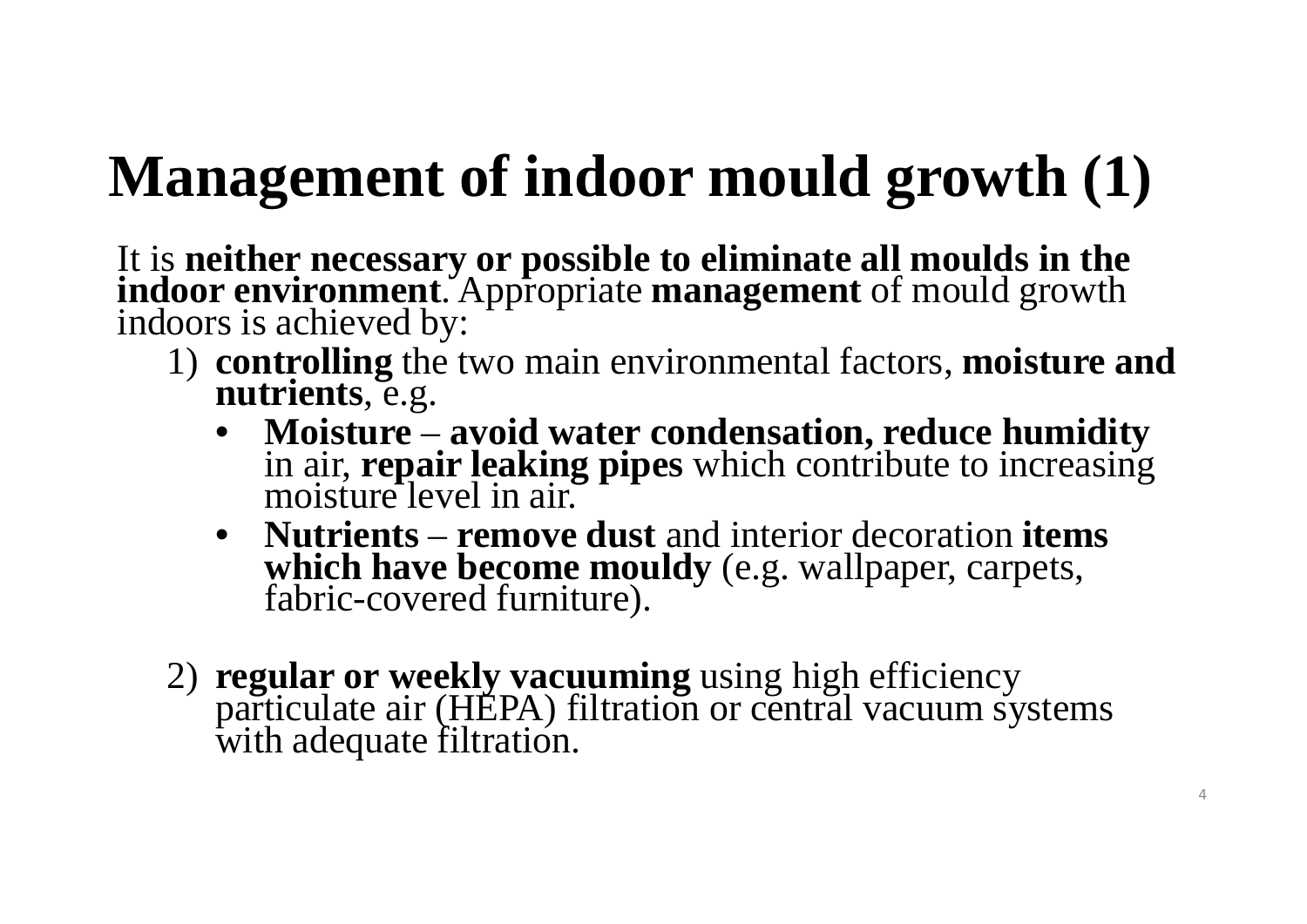#### **Management of indoor mould growth (2)**

Most effective way to control indoor mould growth is to:

(i) prevent and control

- $\bullet$ dust accumulation,
- •dampness,
- •water problems,

and

(ii) remove moulds/ mouldy items once found.

**achievedby**

• Good building design

- Proper housekeeping in a building
- Mould prevention and control plan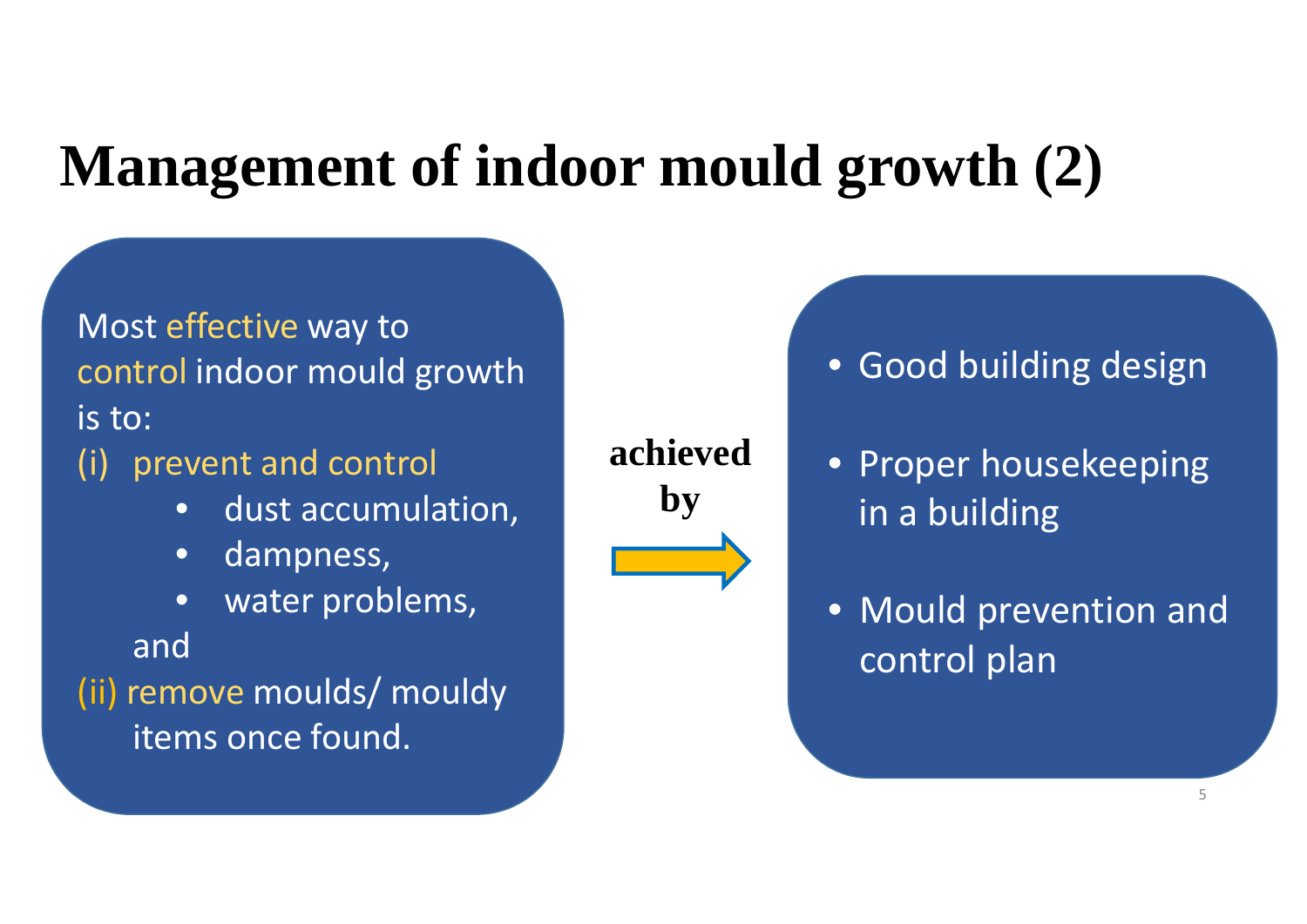### **Prevention of indoor mould growth (1): design stage**

- Select **mould-resistant** and **easily cleaned building materials** that are **not prone to accumulate dust**
	- **•** e.g. non-porous flooring and wall covering materials
- **Mechanical ventilation and air conditioning (MVAC) system**  should be properly designed to
	- **efficiently filter outdoor air pollutants** including dust,
	- **prevent condensation**, and
	- be accessible for **regular inspection, cleaning and maintenance**.

More information on design, construction, and commissioning of buildings for good indoor air quality can be found **in** *ASHRAE's Indoor Air Quality Guide: Best Practices for Design, Construction and Commissioning*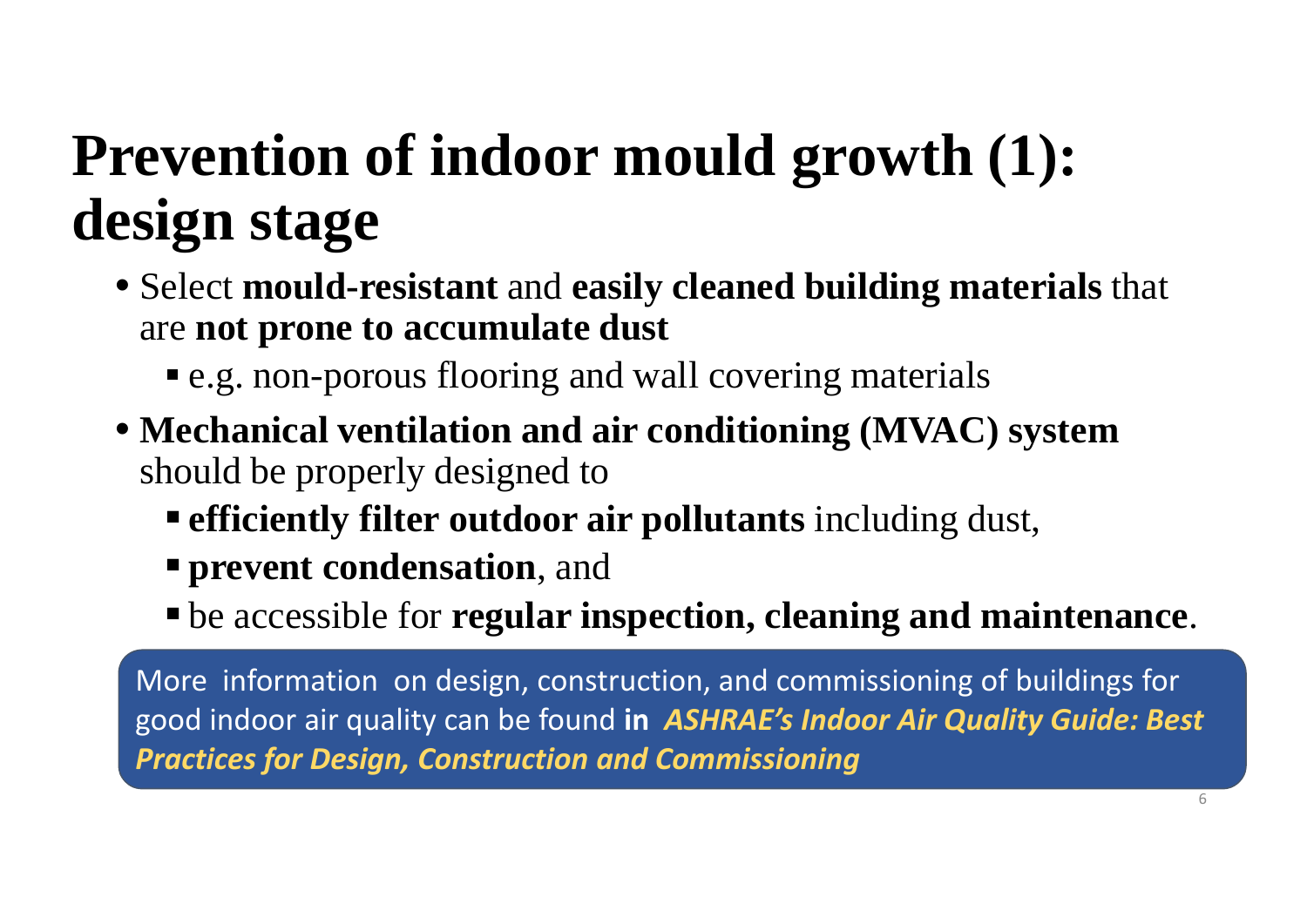### **Prevention of indoor mould growth (2): housekeeping**

#### **Good housekeeping and regular maintenance** of the building/premises are also critical for prevention of mould growth.

#### **REGULARLY**

- maintain all elements of the MVAC system to ensure cleanliness and optimal performance,
- replace dust filters,
- $\bullet$ inspect and clean air ducts,
- •• clean air diffusers and return grilles, and
- •• clean floor and carpet.



**Mould growth due to dust accumulation and repeated condensation events on the surface of the air diffuser and surrounding wall**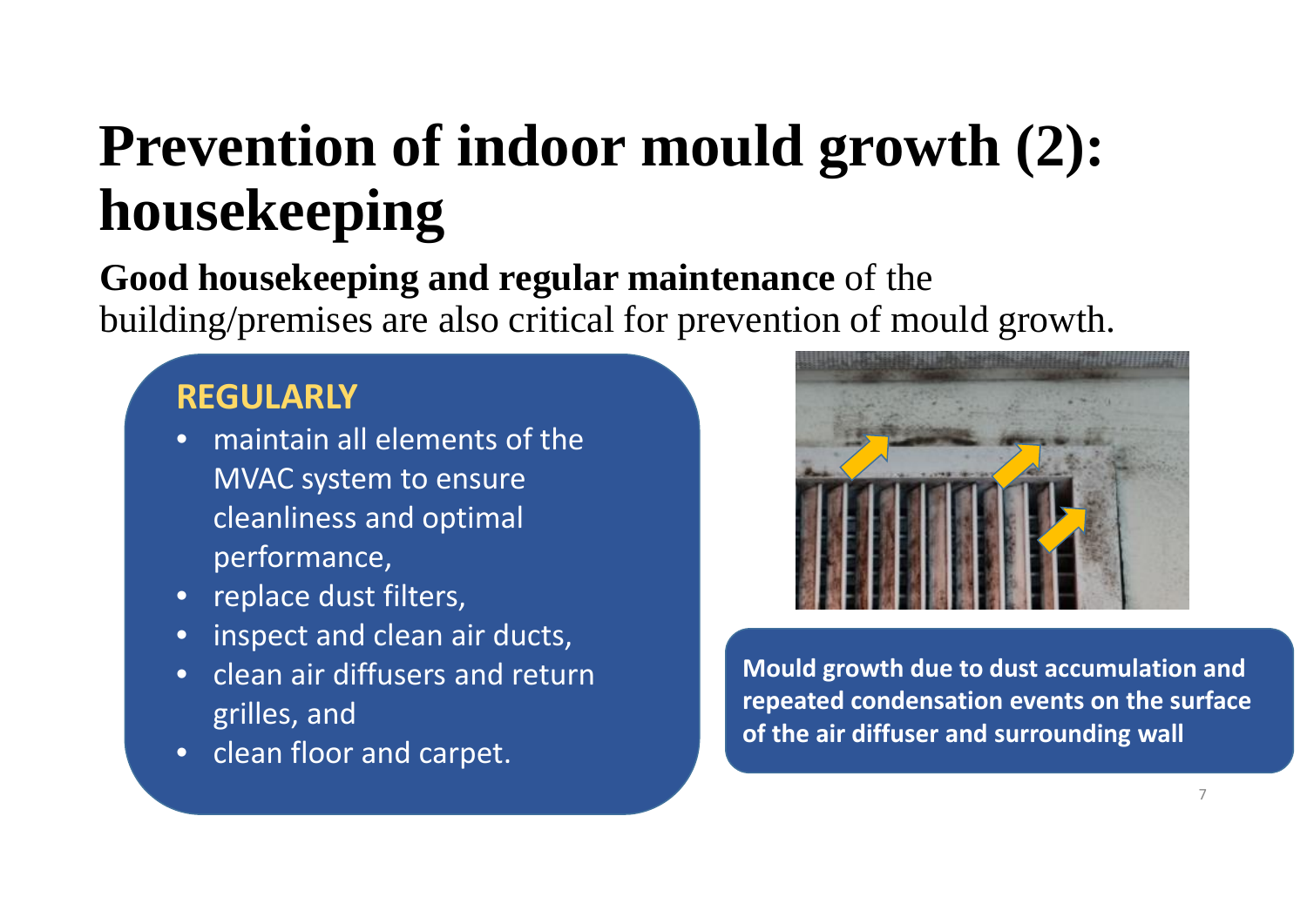#### **Prevention of indoor mould growth (3): housekeeping**

#### **PREVENT LEAKS and FLOODS** in

the building, e.g.

- plumbing leaks,
- floods from washrooms, and
- $\bullet$  seepage from water dispensers and kitchen drains.

#### **AVOID CONDENSATION**

• on walls, ceilings and floors in the MVAC system by preventing high relative humidity.



**Water stain with a thin layer of mould growth on the ceiling**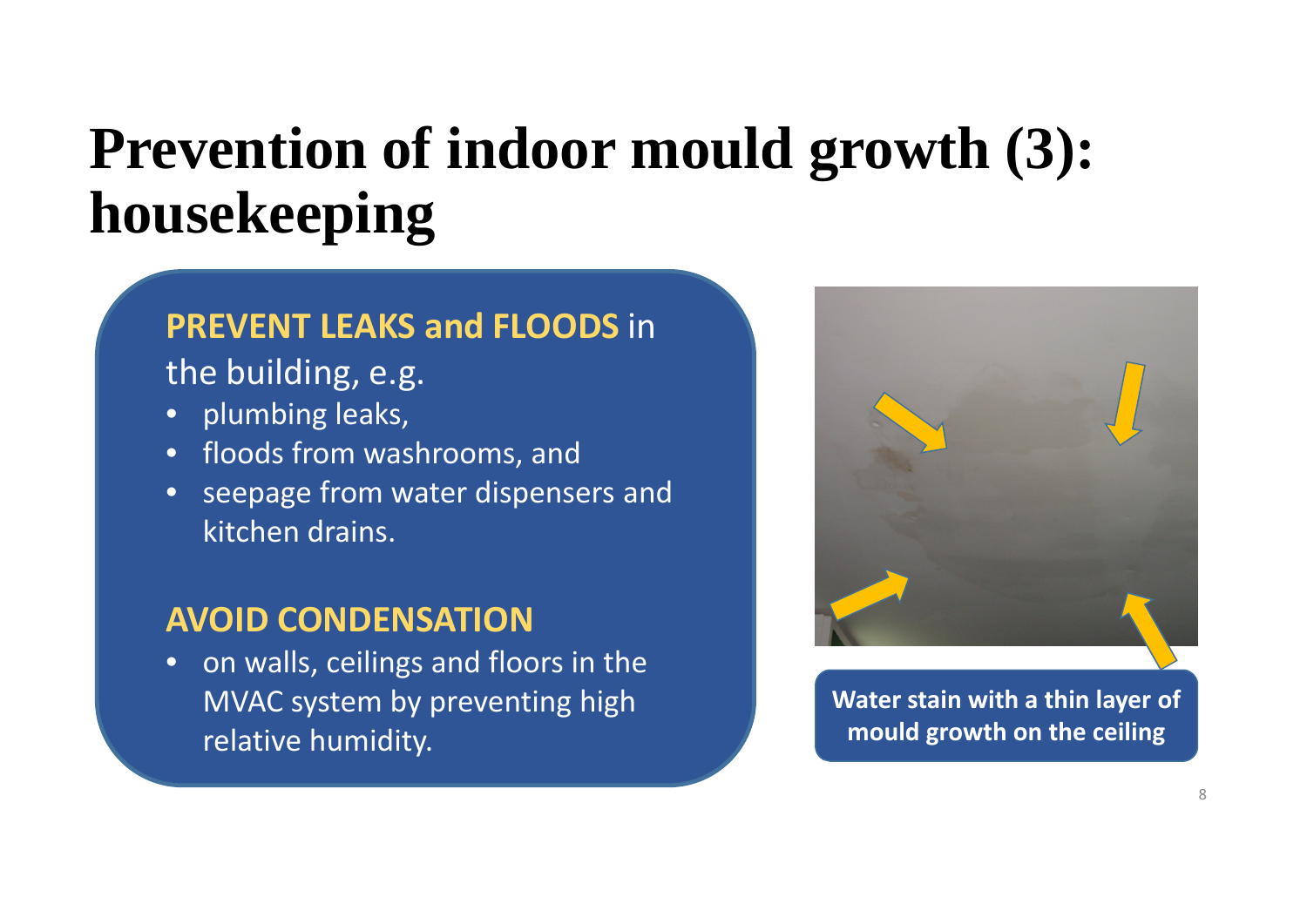#### **Prevention of indoor mould growth (4): housekeeping**

#### **WATER DISPENSER**

- $\bullet$ **•** Avoid placing water dispensers in office areas with carpets, and
- $\bullet$ • ensure adequate separation between water dispenser and carpet.

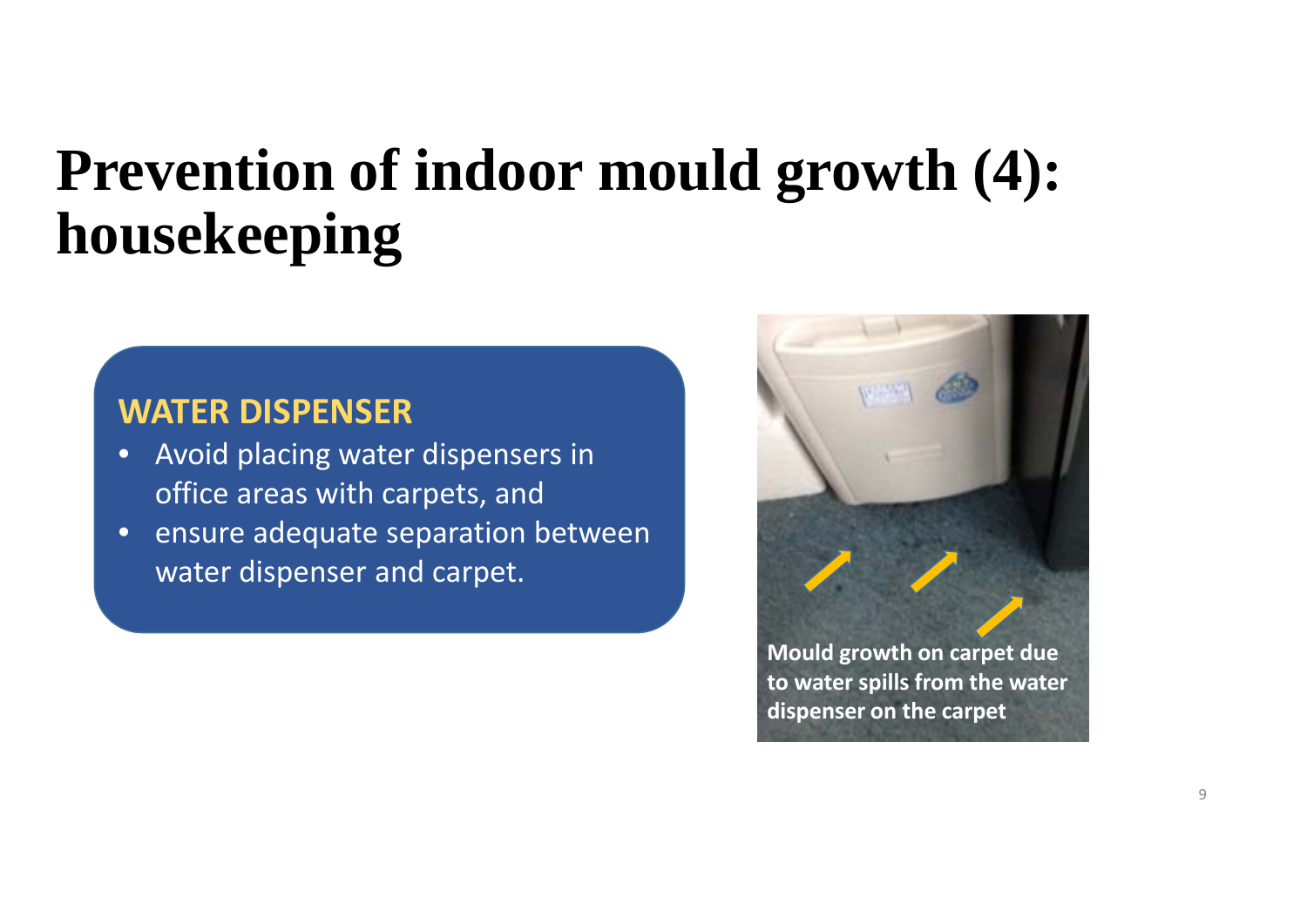### **Mould prevention and control plan (1): preparation**

Prepare a mould prevention and control plan which should include:

- 1. A checklist for routine mould inspection in the building.
- 2. A schedule for regular servicing and maintenance of building facilities.
- 3. A remediation plan for water and mould incidents.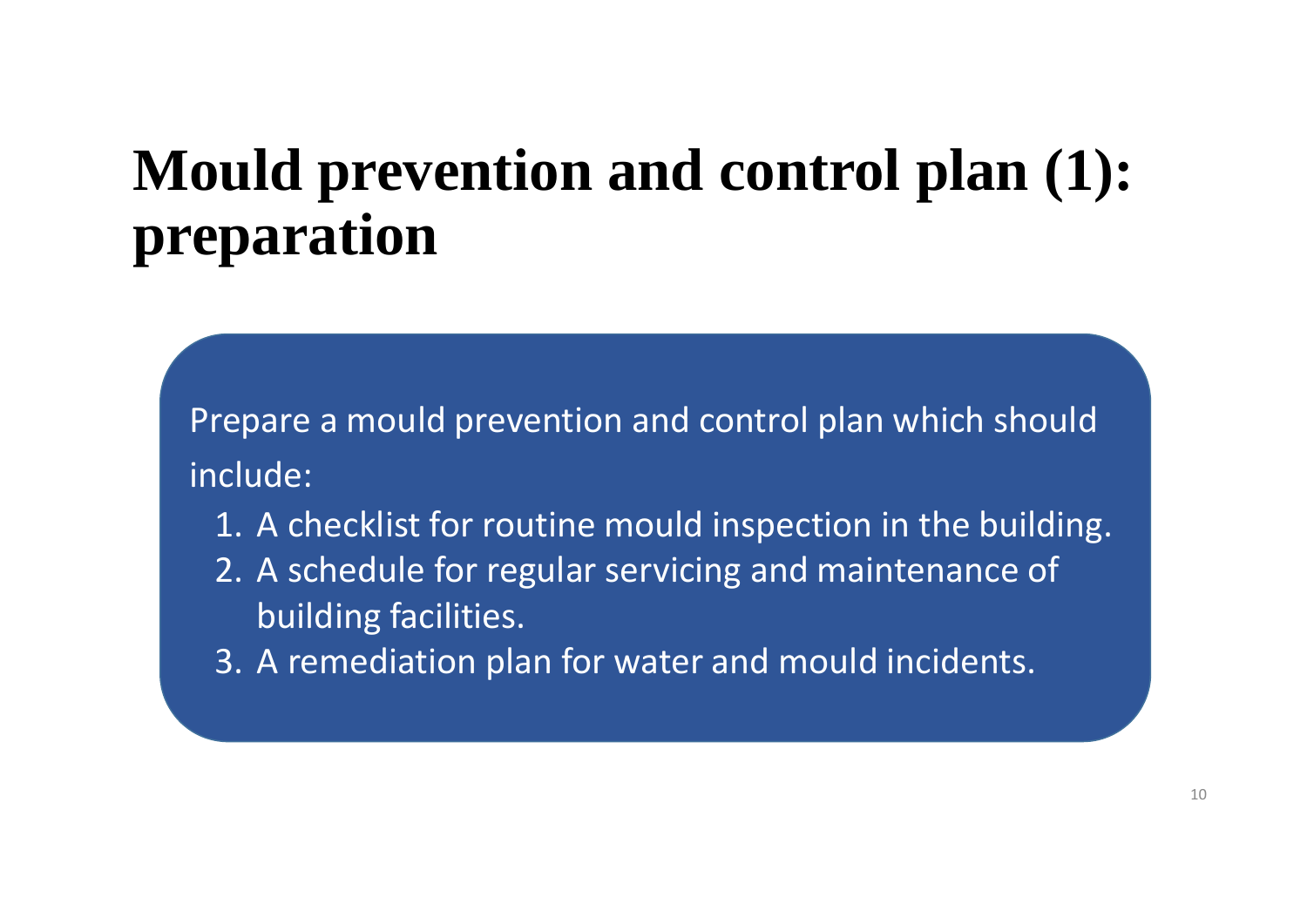### **Mould prevention and control plan (2): routine inspection**

The inspection should cover **areas**  likely to be susceptible to

- •dampness and water problems
- •leaks
- •maintenance failures



**Mould growth on the walls of a non‐ventilatedstair well**



**Mould growth on the ceiling due to flooding in the past** 11 and 12 and 12 and 12 and 12 and 12 and 12 and 12 and 12 and 12 and 12 and 12 and 12 and 12 and 12 and 12 and 12 and 12 and 12 and 12 and 12 and 12 and 12 and 12 and 12 and 12 and 12 and 12 and 12 and 12 and 1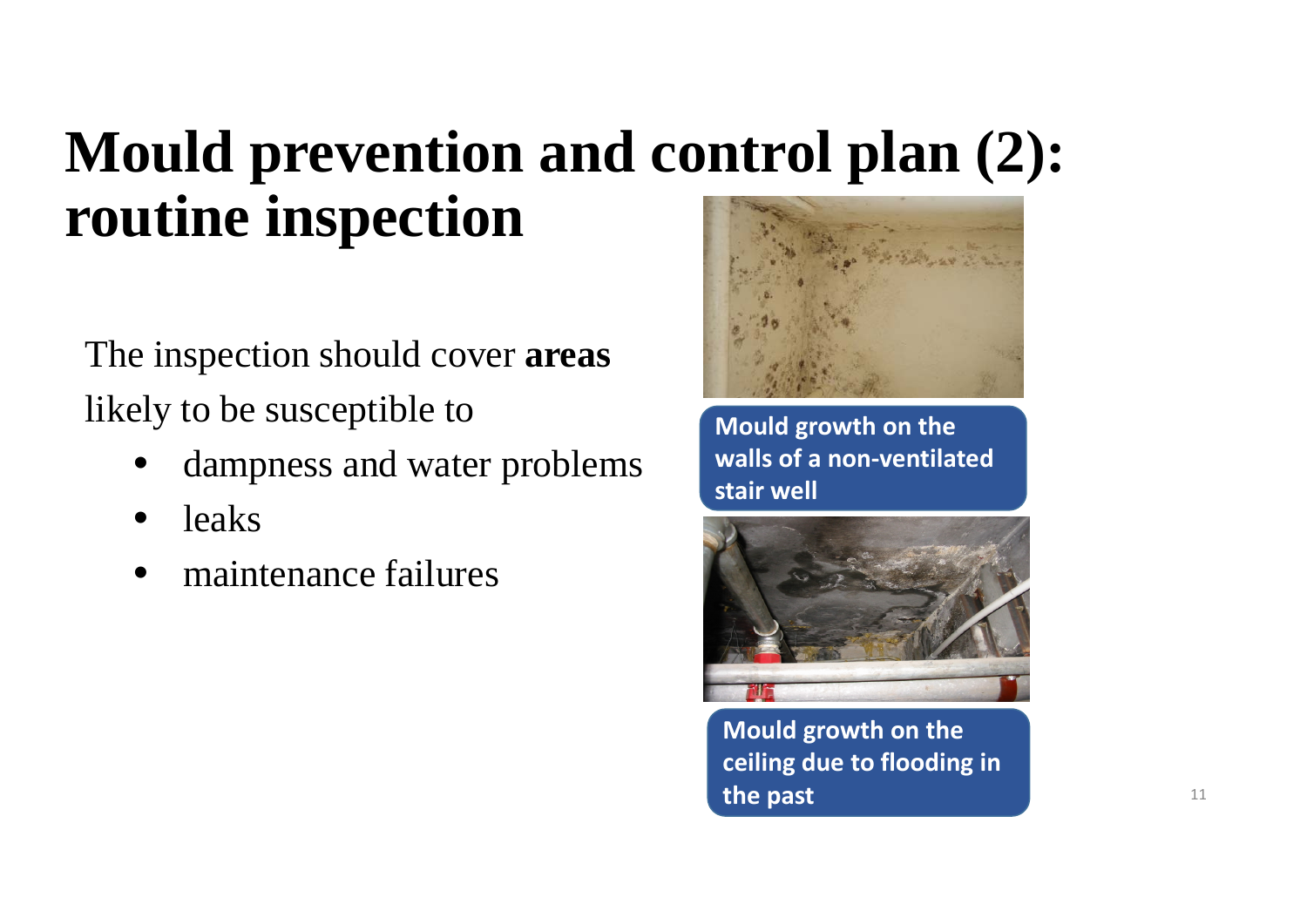#### **Mould prevention and control plan (3): effective implementation – documentation**

Effective implementation of the plan should include the following **documentation**:

- a) general **housekeeping works** including cleaning and maintenance schedules,
- b) records for **servicing and maintenance of the MVAC system**,
- **c) mould-related inspection schedules** and checklist,
- **d) water and mould incident** handling and remediation plans, and
- **e) event records**, e.g. water intrusions.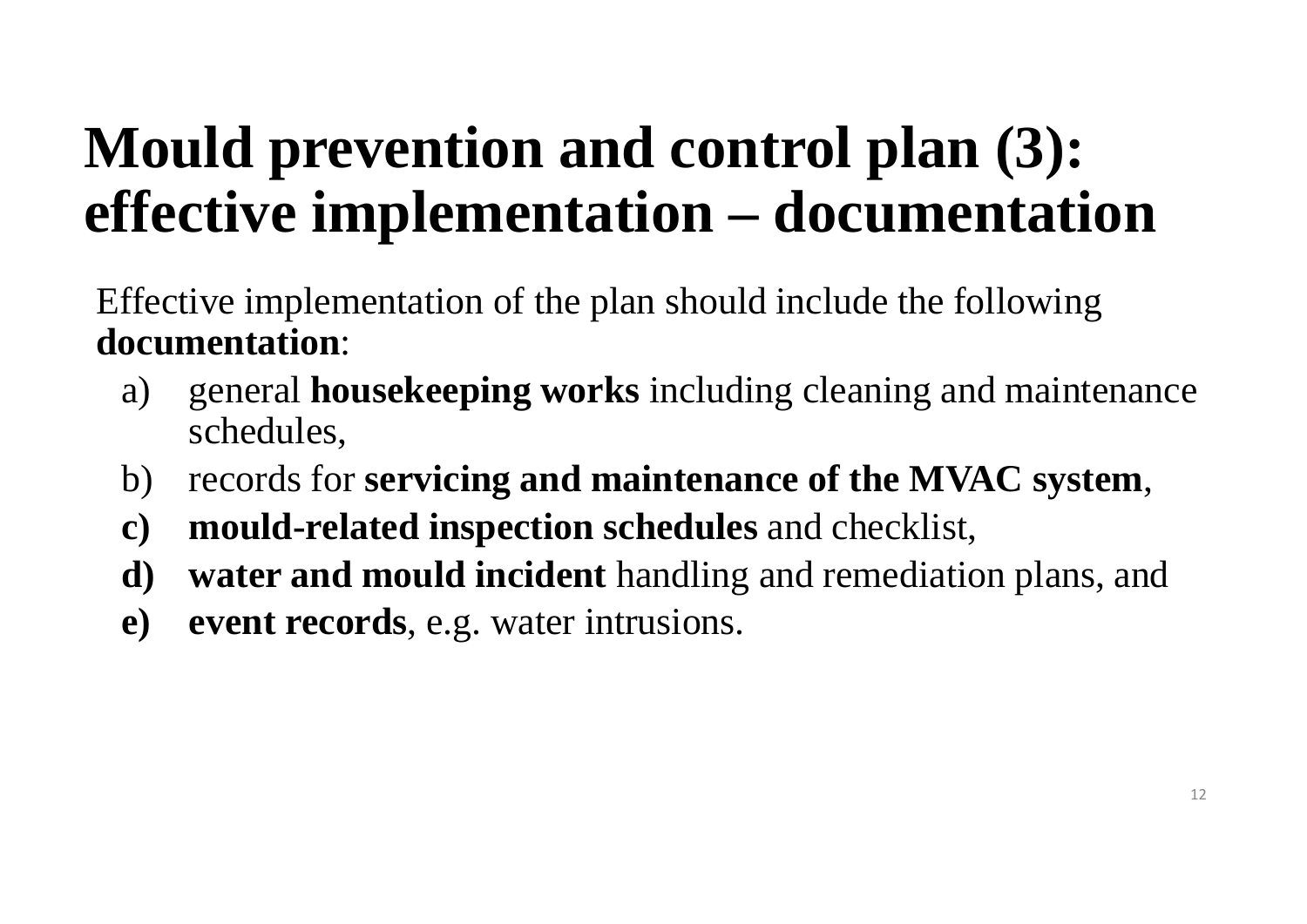### **Mould prevention and control plan (4): effective implementation – designated personnel**

Effective implementation should also include the **assignment of staff designated to the task** e.g.

- a facility manager, and
- •building management staff.

The designated person **should**:

- $\bullet$  **conduct routine inspections regularly**, more frequently during humid months,
- •know **how to prevent mould growth**, and
- $\bullet$ know **how to remediate water and mould incidents**.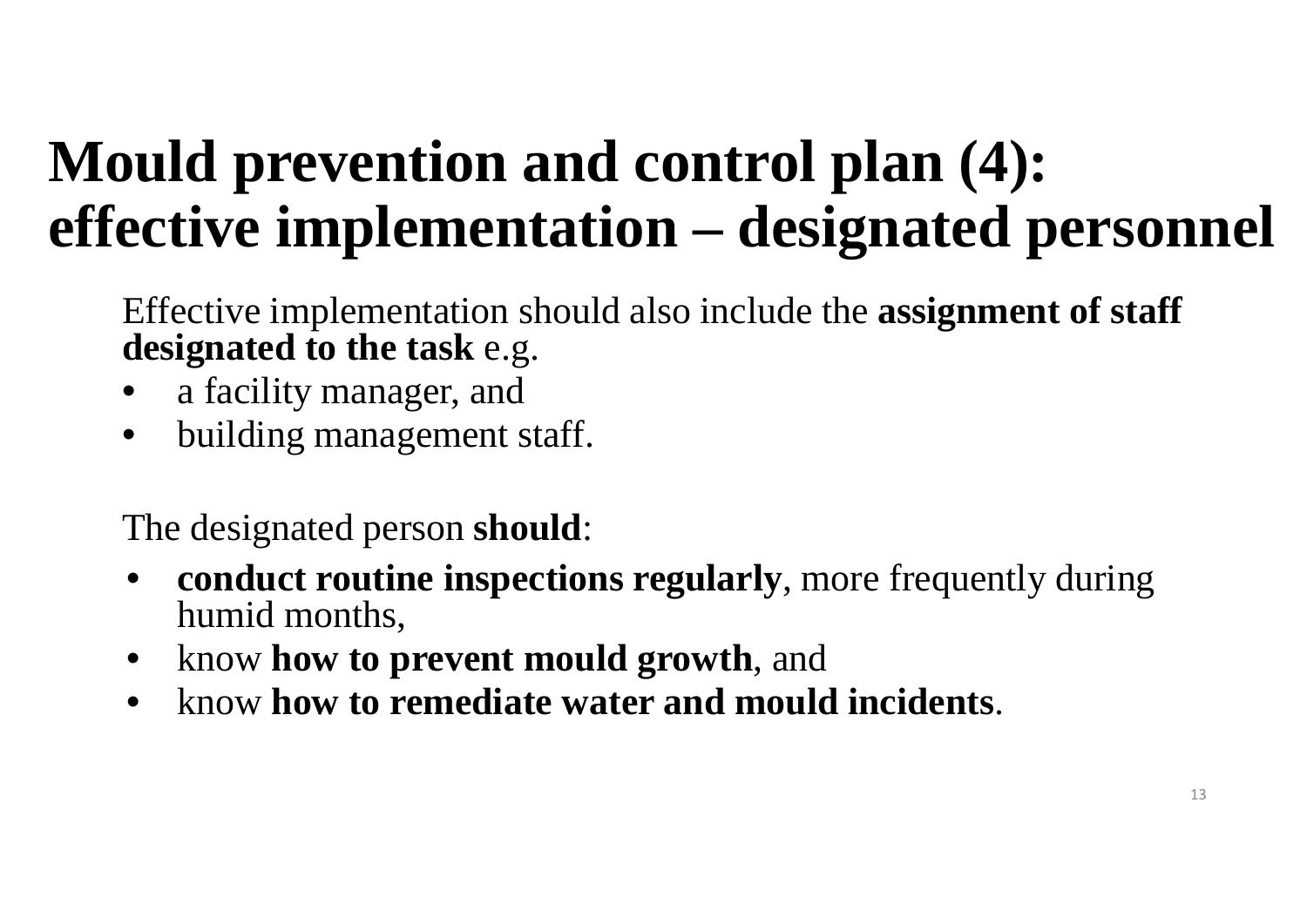#### **General tips for mould prevention (1)**

- Maintain the relative humidity at <70% through proper operation of the MVAC system and use of dehumidifier.
- Close all openings at building envelope and shut off the fresh air/exhaust air outlets to avoid infiltration/ingress of hot humid air inducing water condensation in the air ‐ conditioning space, in particular, when switching off the air conditioners/chillers and/or ventilation system.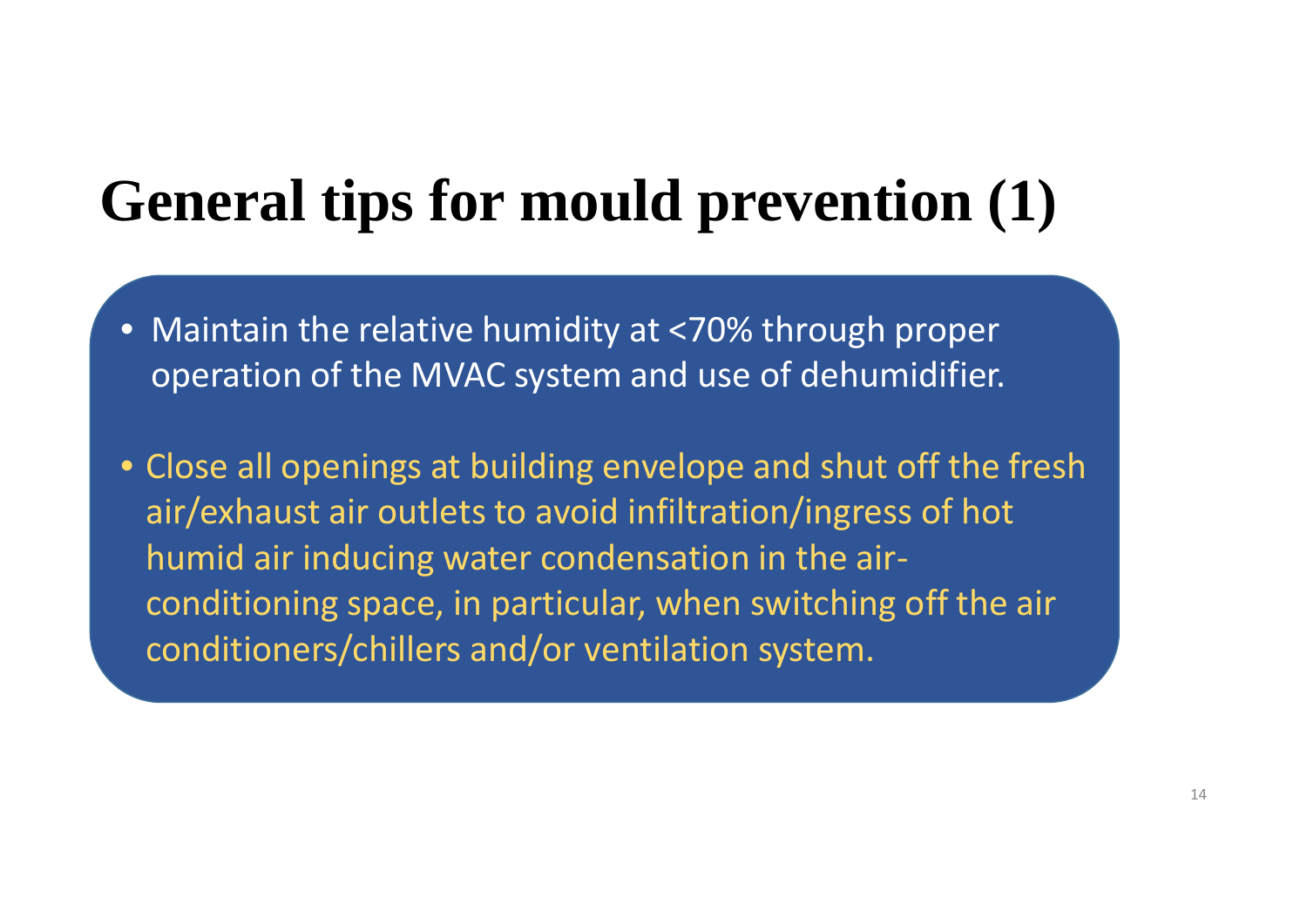#### **General tips for mould prevention (2)**

- Dry water damaged areas and materials within 24 to 48 hours.
- •Remove and clean visible moulds once they are found.
- $\bullet$ Remove mouldy materials immediately if moulds cannot be cleaned.
- Vacuum regularly using cleaner with HEPA filtration or central vacuum system with adequate filtration.
- If mouldy odour is detected, take action to locate the visible and/or hidden mould growth.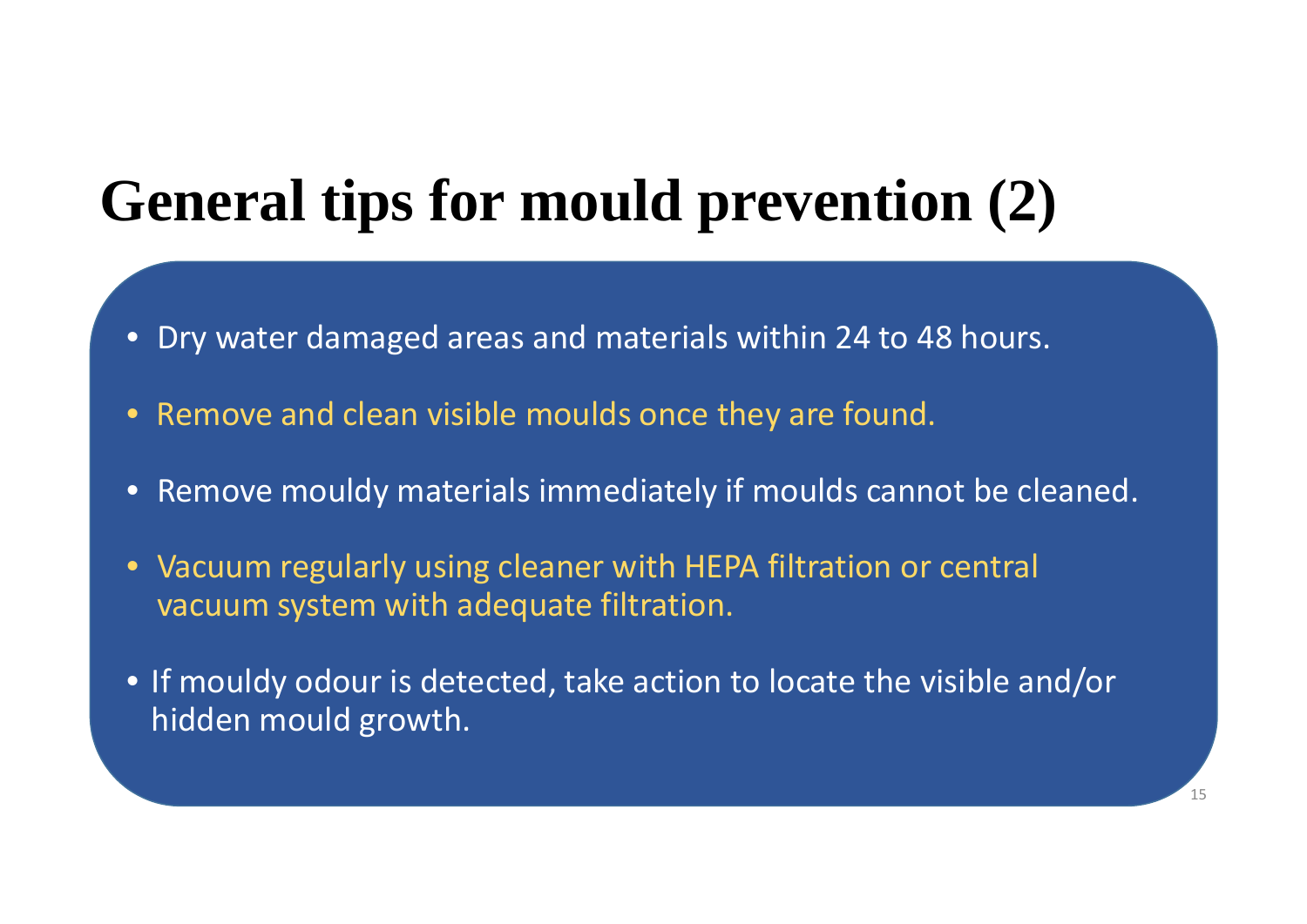# *What should we do when there is mould growth?*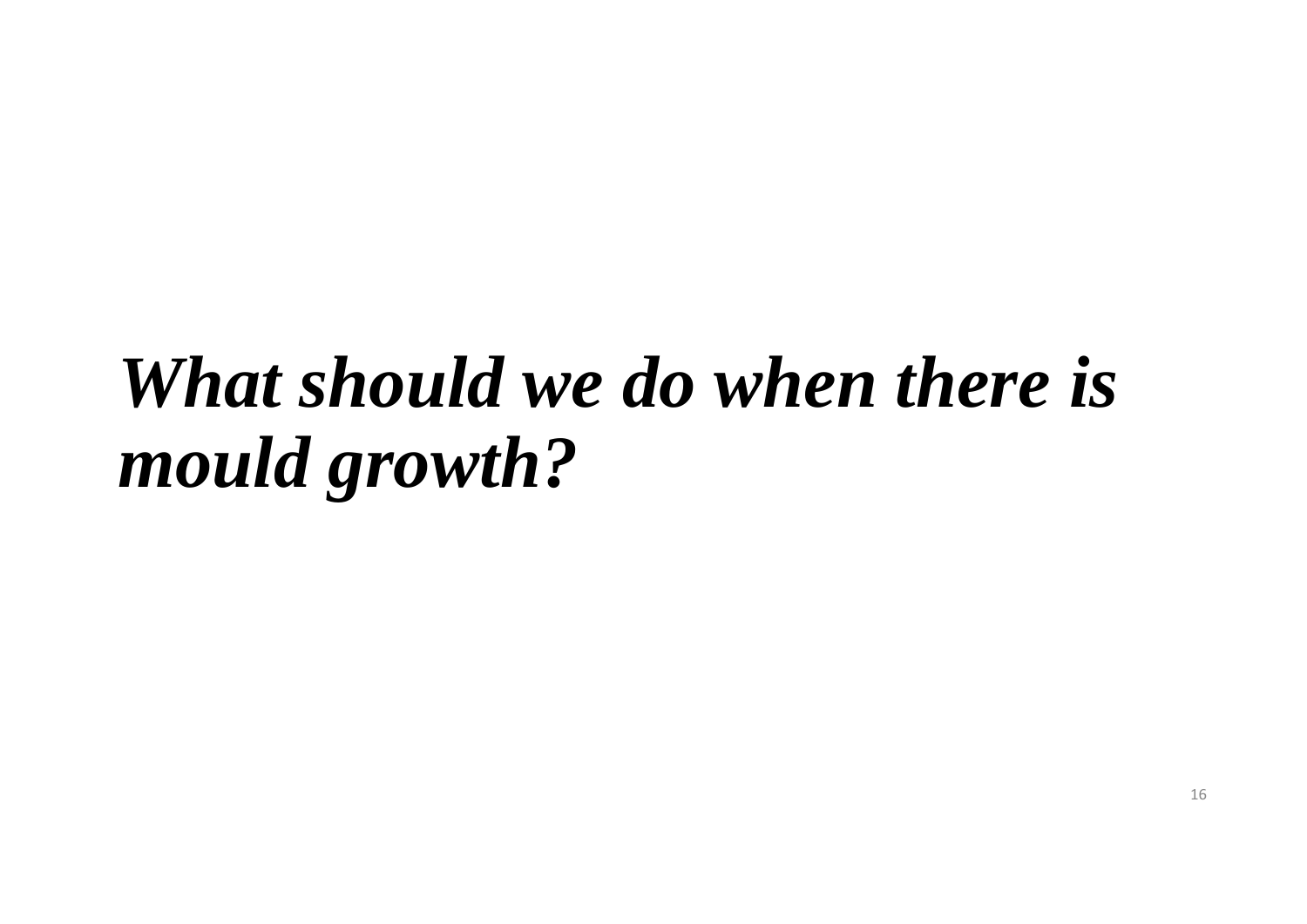### **Remediation of mould damage (1): investigation**

When **visible mould growth** or **damp/musty odour** is detected, an **investigation** is necessary **before working out the cleanup procedures**:

- to determine the location, extent and damaged materials,
- to identify the source of water/moisture problem which caused the mould growth, and
- to check hidden areas (e.g. behind wallpapers, under carpet and walls behind furniture), and components of the ventilation system (e.g. filters, insulation and coils/fins) for moulds or water damage.



**Visible mould growth on the plastered surface of building wall. Bubbling of paint indicates the wall was damp, probably due to leakage of the building envelope.** 

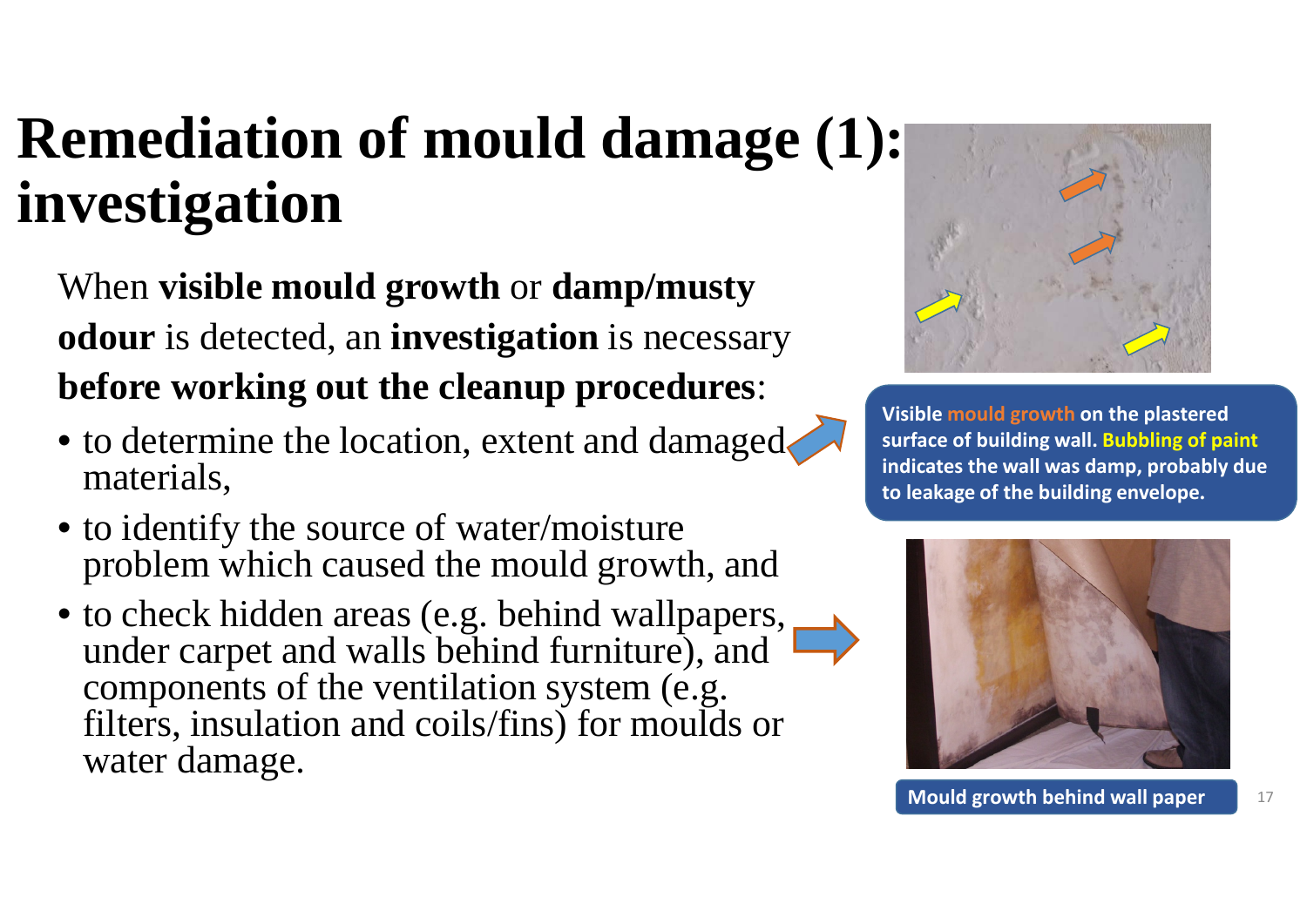#### **Remediation of mould damage (2): investigation**

The mould and water problem should be **fixed as soon as possible**:

- to avoid **causing health effects** to the occupants, and
- to limit **further damage to the building.**

**After the cleanup**, the mould damaged area should **be inspected to ensure the mould problem has been fixed.**

Information about mould remediation can be found in *United States Environmental Protection Agency "Mold Remediation in Schools and Commercial Buildings (2008)"*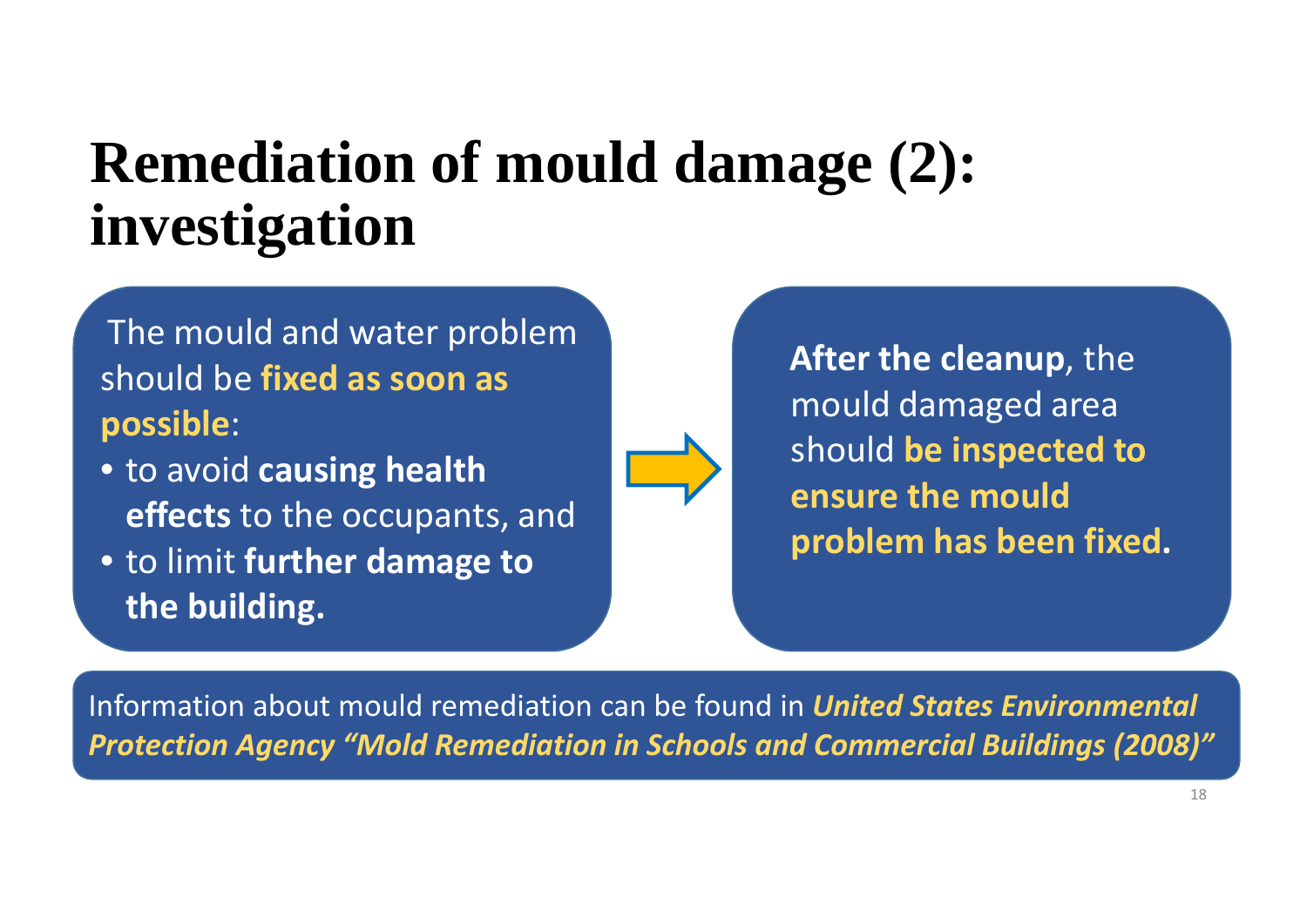#### **General tips for mould cleanup (1)**

- •Engage a competent person for the cleanup if necessary.
- •• Wear appropriate personal protection equipment such as N-95 mask, rubber gloves and safety goggles, and wash hands immediately after the cleanup work.
- •• Prevent dust generation during the cleanup and removal of mould-damaged items, for example, gently misting mould ‐damaged wallpaper with a dilute soap or detergent solution prior to removal; or using HEPA filter vacuum ‐ shrouded tools or a vacuum equipped with HEPA filter at the point of dust generation.
- • Minimise effect of mould or mould spores to the occupants and isolate the contaminated area when necessary.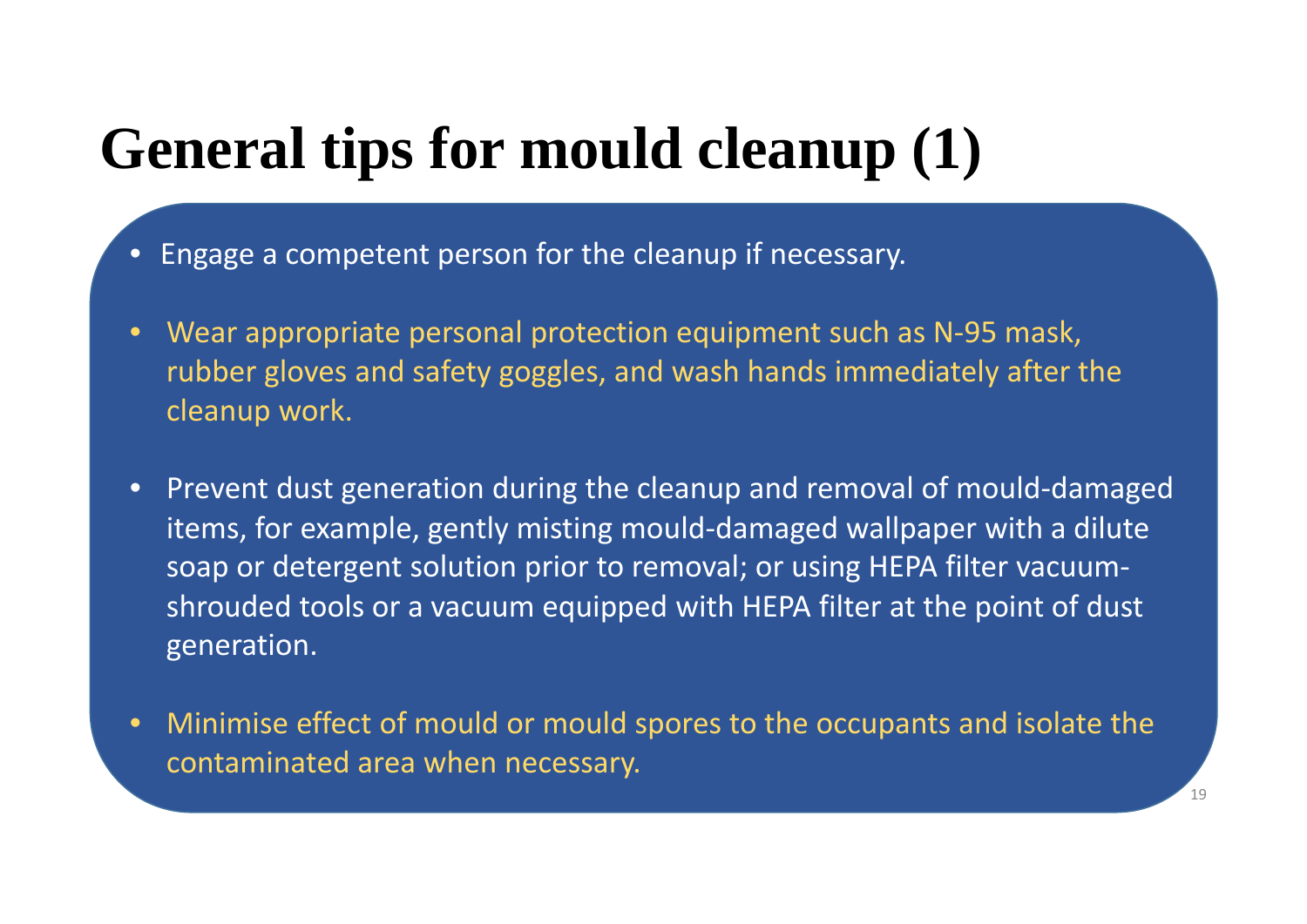#### **General tips for mould cleanup (2)**

Use of biocides or disinfectants for cleaning visible moulds are not recommended because of its potential toxic effects to the cleaning personnel and other individuals.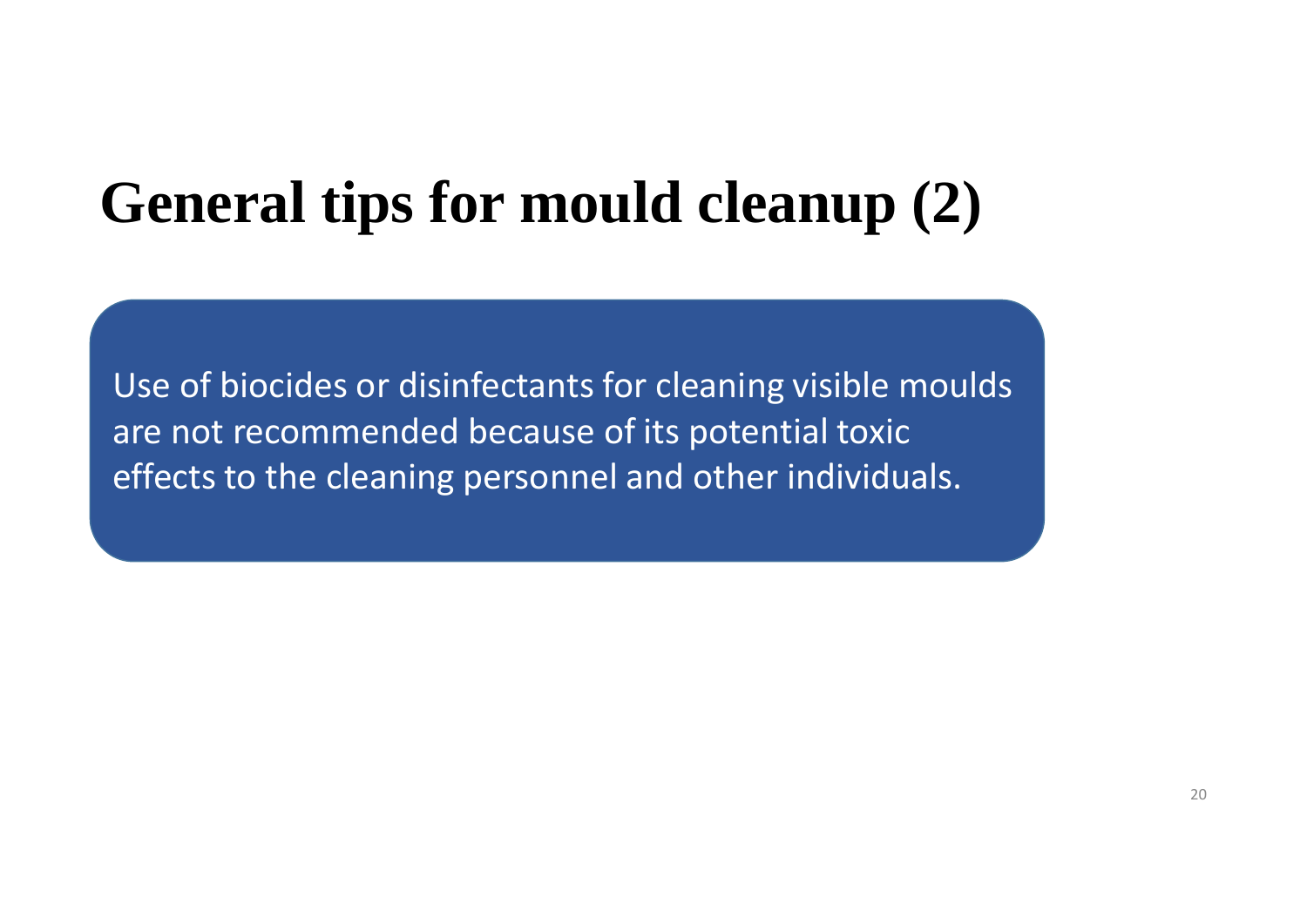#### **General tips for mould cleanup (3)**

- For moulds on hard surfaces or non ‐porous materials (e.g. diffuser surface), wash them with cleaning detergent and water; or HEPA vacuum them followed by wet ‐wiping with cleaning detergent; then dry them completely within 24 to 48 hours to prevent mould growth.
- $\bullet$  For moulds on absorbent and porous materials (e.g. ceiling tile, carpets), that cannot be cleaned, remove and put them in a sealed plastic bag. Clean the outside of the bag, and take it away from the mouldy area, then put it in another plastic bag and tie it up for disposal.



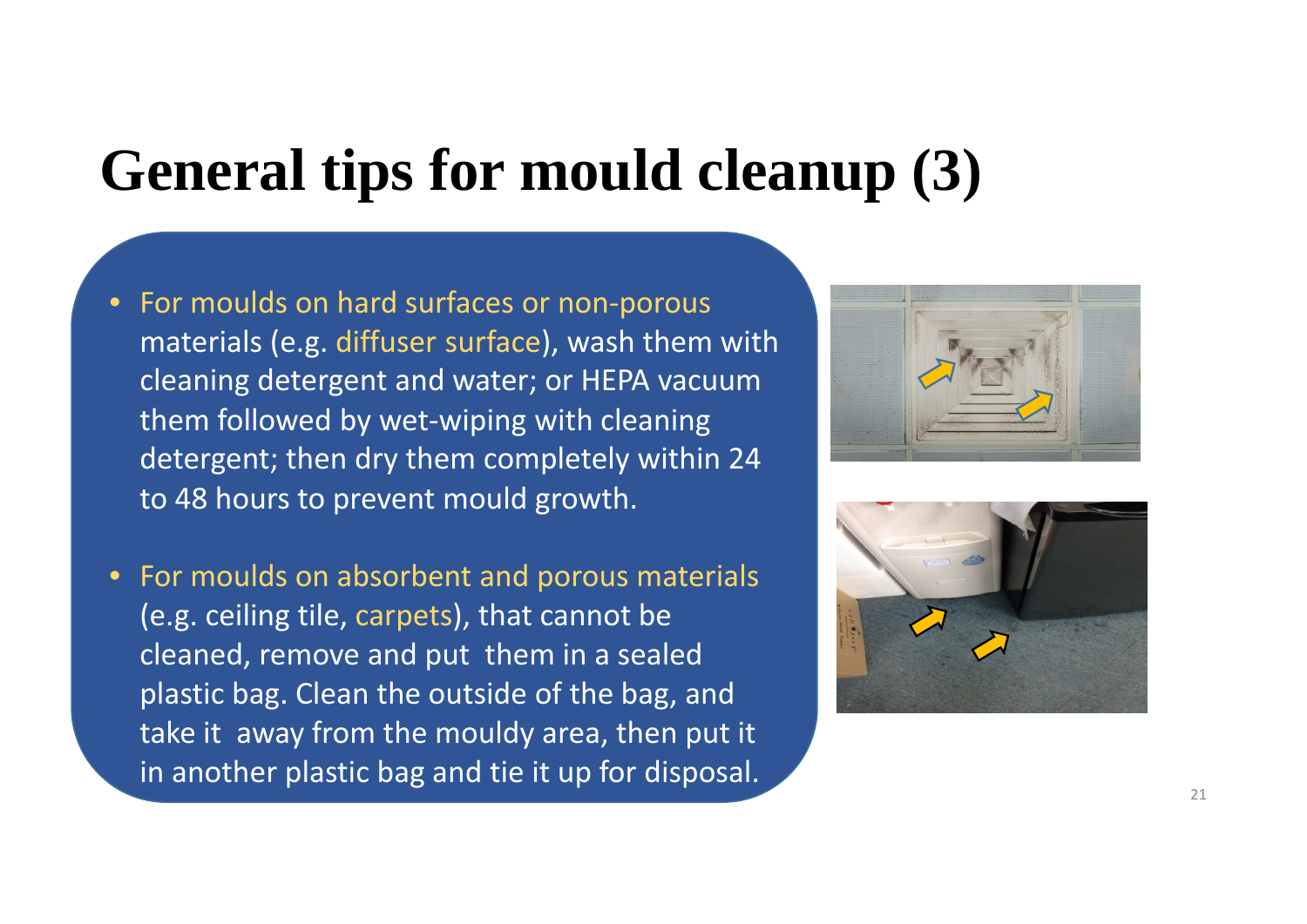#### **General tips for mould cleanup (4)**

- $\bullet$ • Do not operate the MVAC system if the MVAC system is contaminated with mould to avoid spreading the mould spores through the air duct.
- The air duct should be cleaned by a competent service provider.
- The wetted and mouldy insulation and air ducts have to be replaced if effective cleaning is impossible.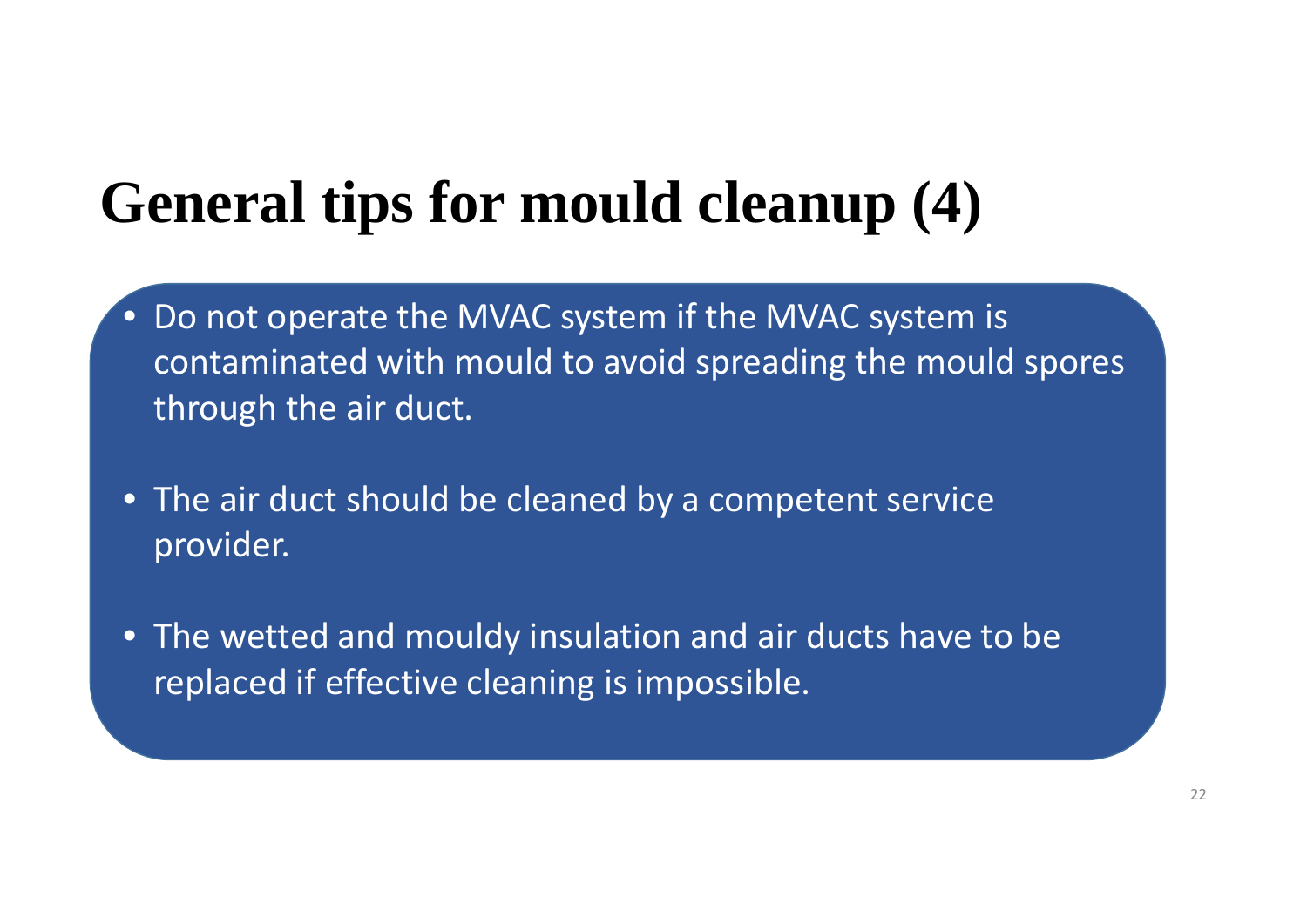# *What should we do when there is flood or water damage?*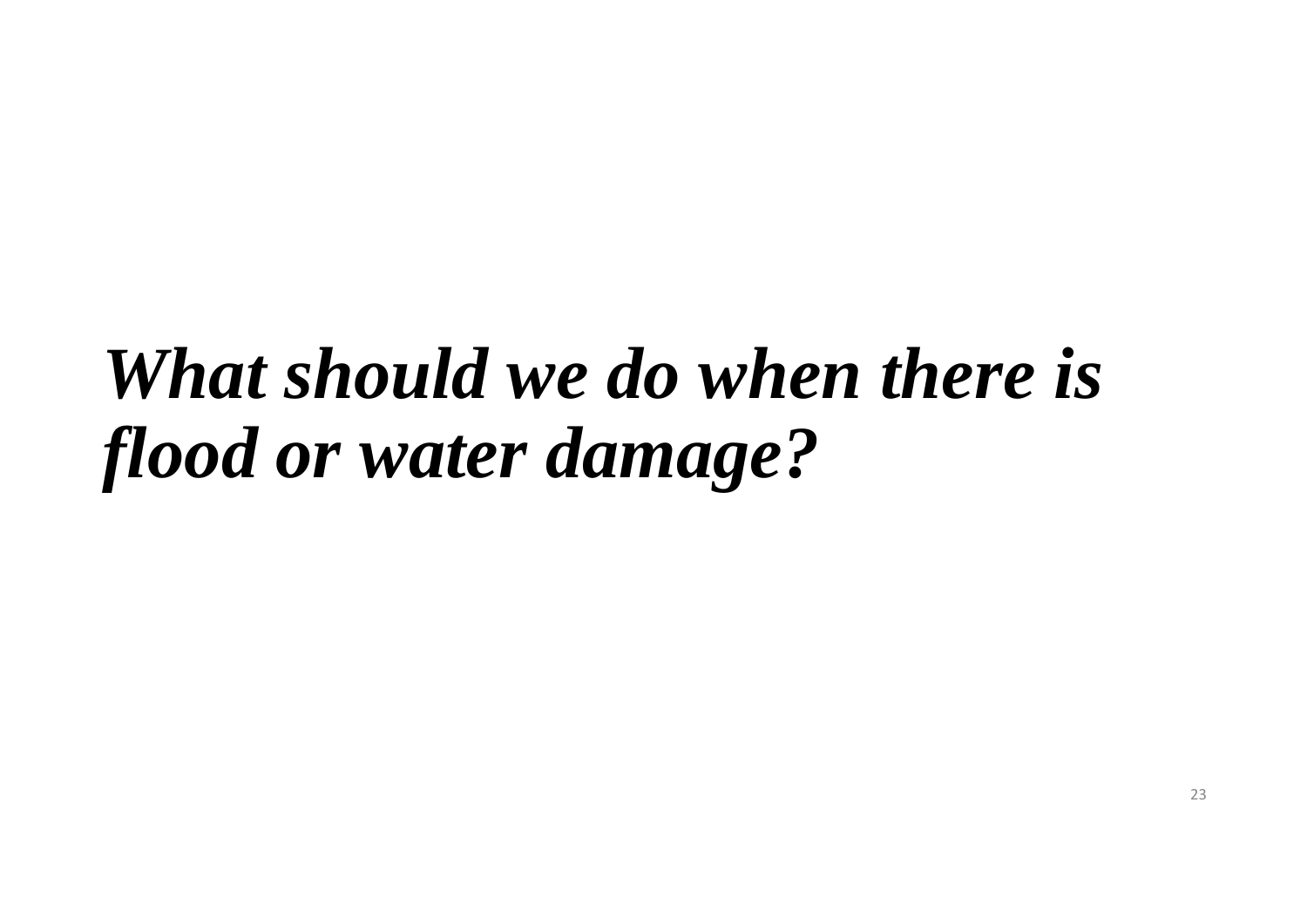#### **Cleanup of flooding and water damage**

- Floods and burst pipes represent a considerable risk for causing mould damage in a building.
- It is most important to remove standing water and all building materials are dried within 24–48 hours, otherwise mould growth may result.



**Active water leakage in Air Handling Unit (AHU) room and the wet ceiling below the AHU room**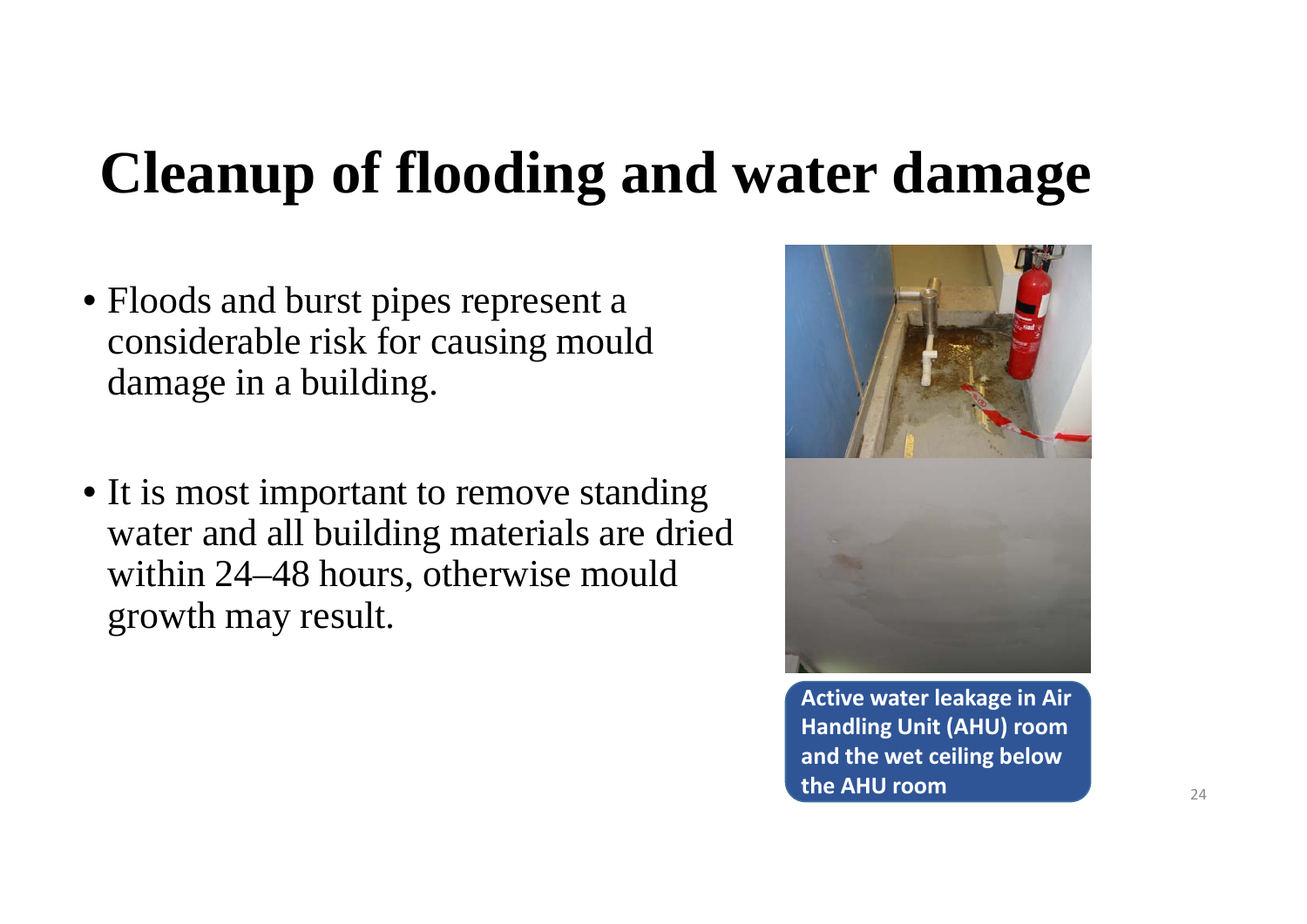#### **General tips for water cleanup**

- $\bullet$  Employ wet vacuum cleaners or water pumps to remove the standing water.
- • Remove any wetted materials (e.g. **wetted carpets**) that cannot be dried thoroughly.
- •• Remove the baseboard to assess the situation and facilitate drying if water might have penetrated into the wall cavities.
- Use fans and air dryers to accelerate the drying process.





**Water damaged base‐board resulting in mould growth on the adjacent wall** <sup>25</sup>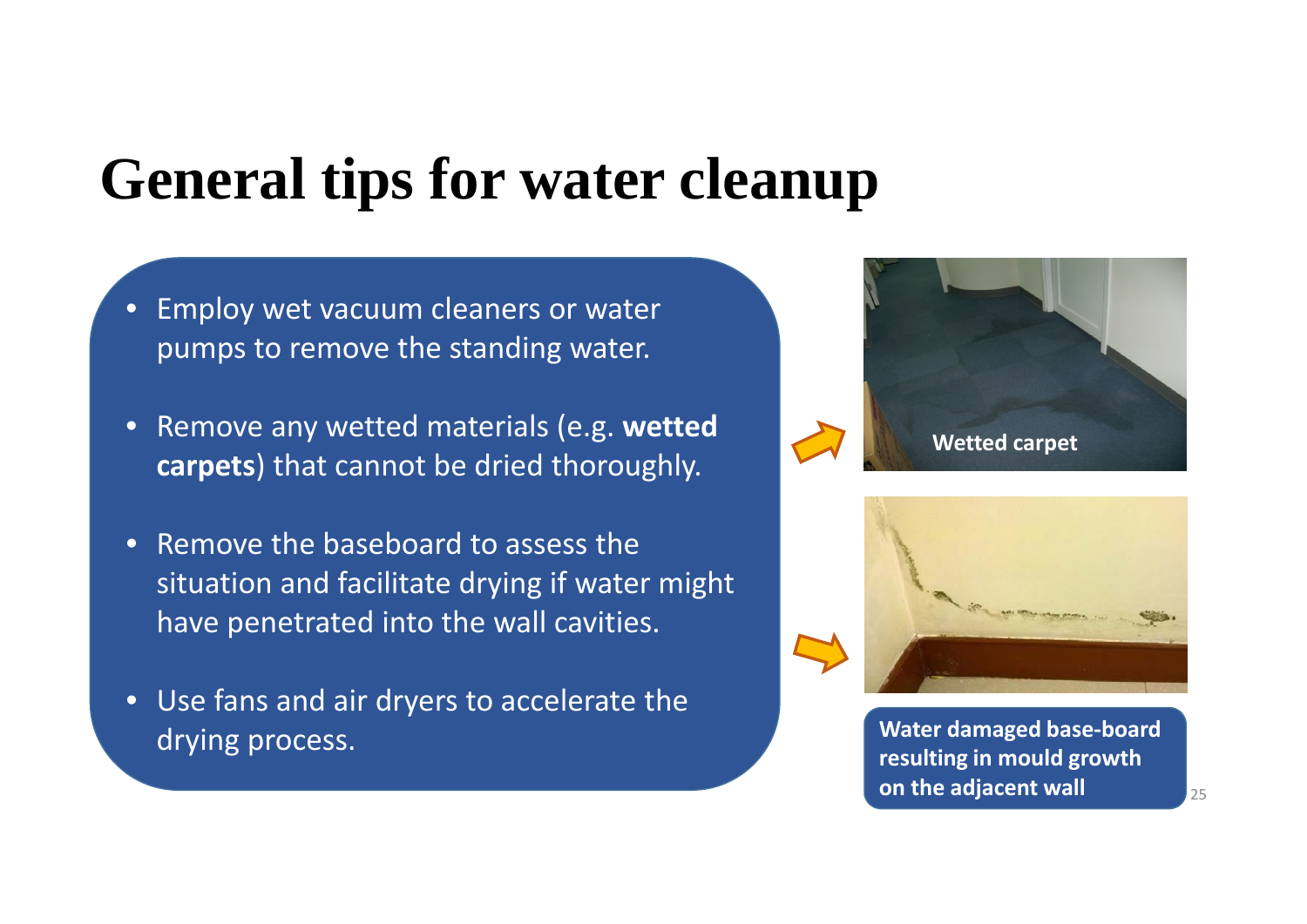# *What are the roles of building owners/management ?*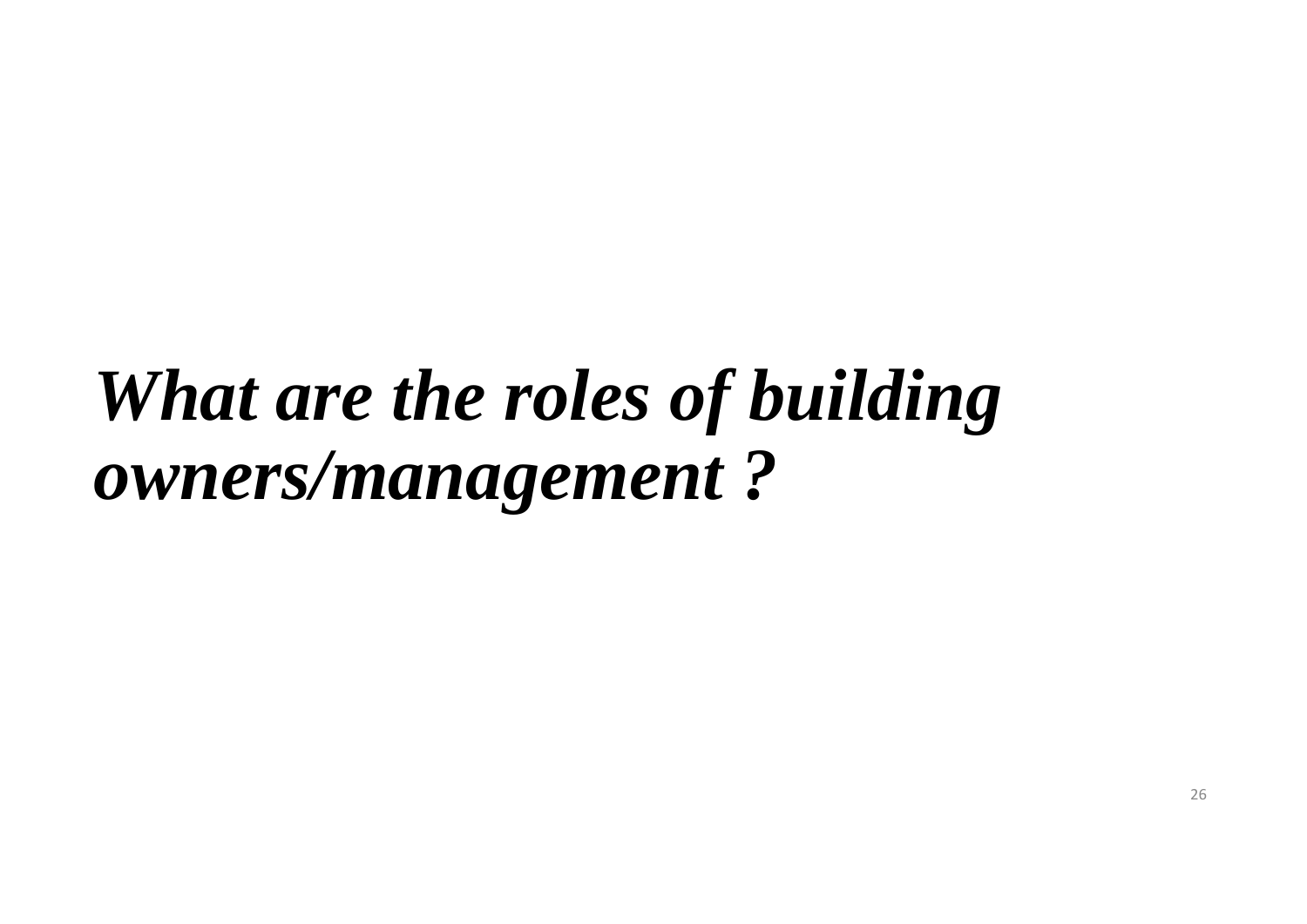#### **Role of building owners/management (1): training and assignment**

- **Train** all building management personnel so that they
	- have a **comprehensive knowledge** of the issues related to mould growth and water damage in the indoor environment, and
	- **recognise their responsibilities** to prevent mould growth.
- **Assign** and **train maintenance and building management staff** 
	- to **report and act on early indicators of moisture/water and mould incidents** such as stained ceiling tiles, unusual odours, bubbling of paint, rust stains and signs of water entry, plumbing leak or other early indicators of a moisture problem.
- **Hire competent contractors and/or consultants** to expedite action to rectify the mould/water problem if necessary.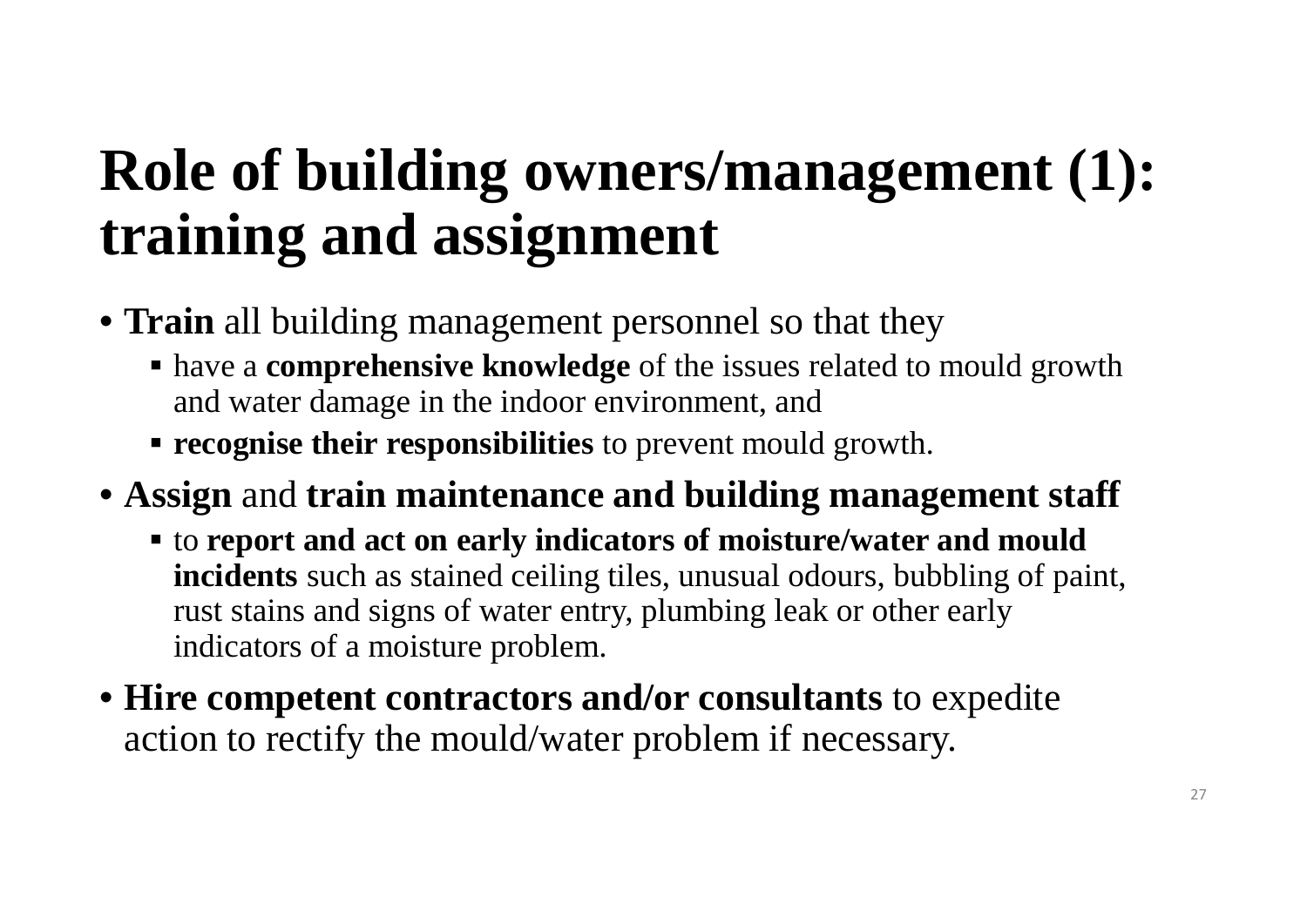#### **Role of building owners/management (2): involving occupants**

Building management should **communicate well with occupants**  by:

- providing guidelines to occupants on **good housekeeping practices**.
- setting up a reporting system for **occupants to report** on:
	- **signs of leaks, flooding, dampness,**
	- musty odours, observable mould growth, and
	- ventilation problems in the building.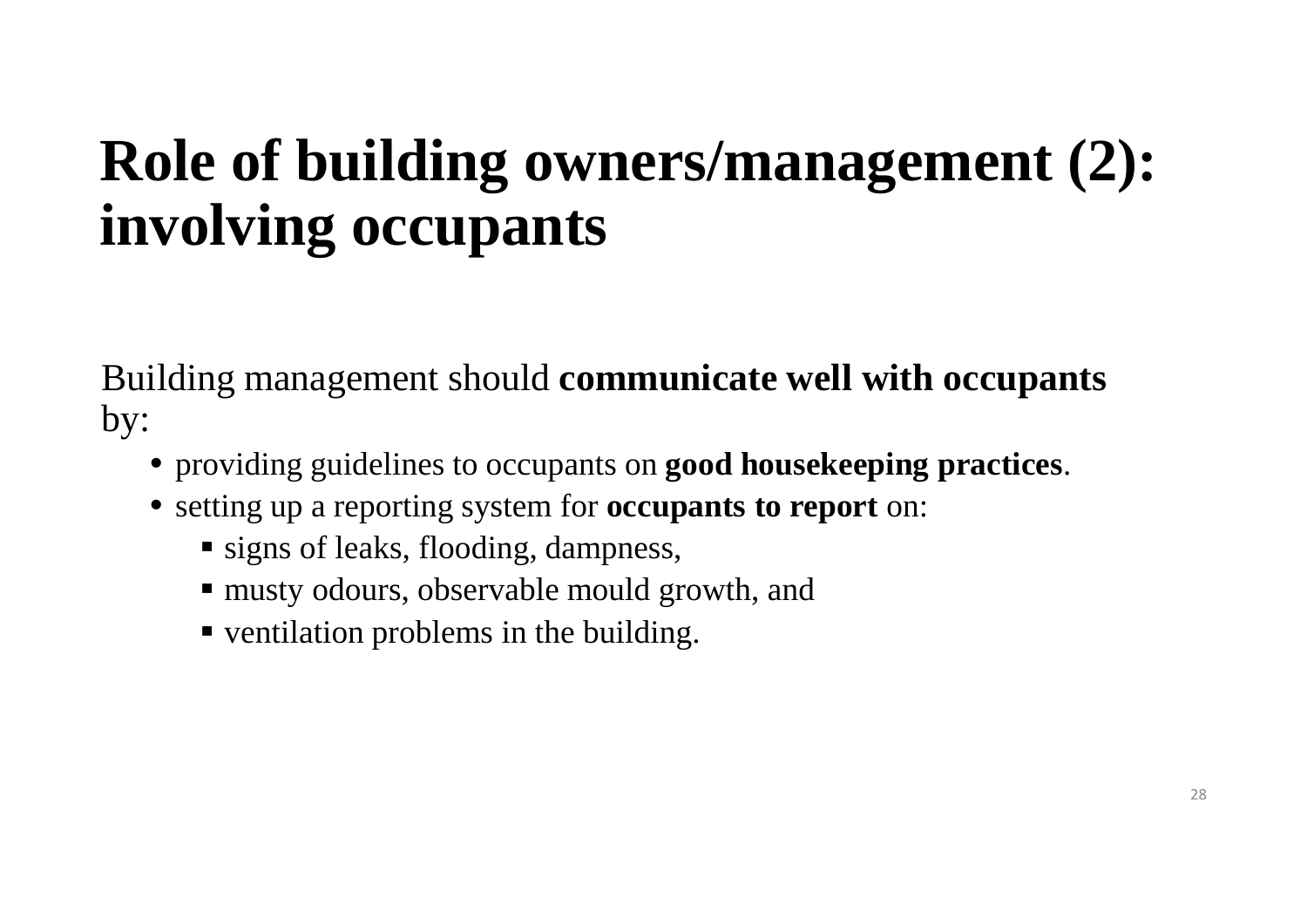#### **Role of building owners/management (3): team work**

Set **up an Indoor Air Quality (IAQ) team** which consists of building management and occupants **to oversee all IAQ problems** and work together on any IAQ **problems including dampness and mould events**.